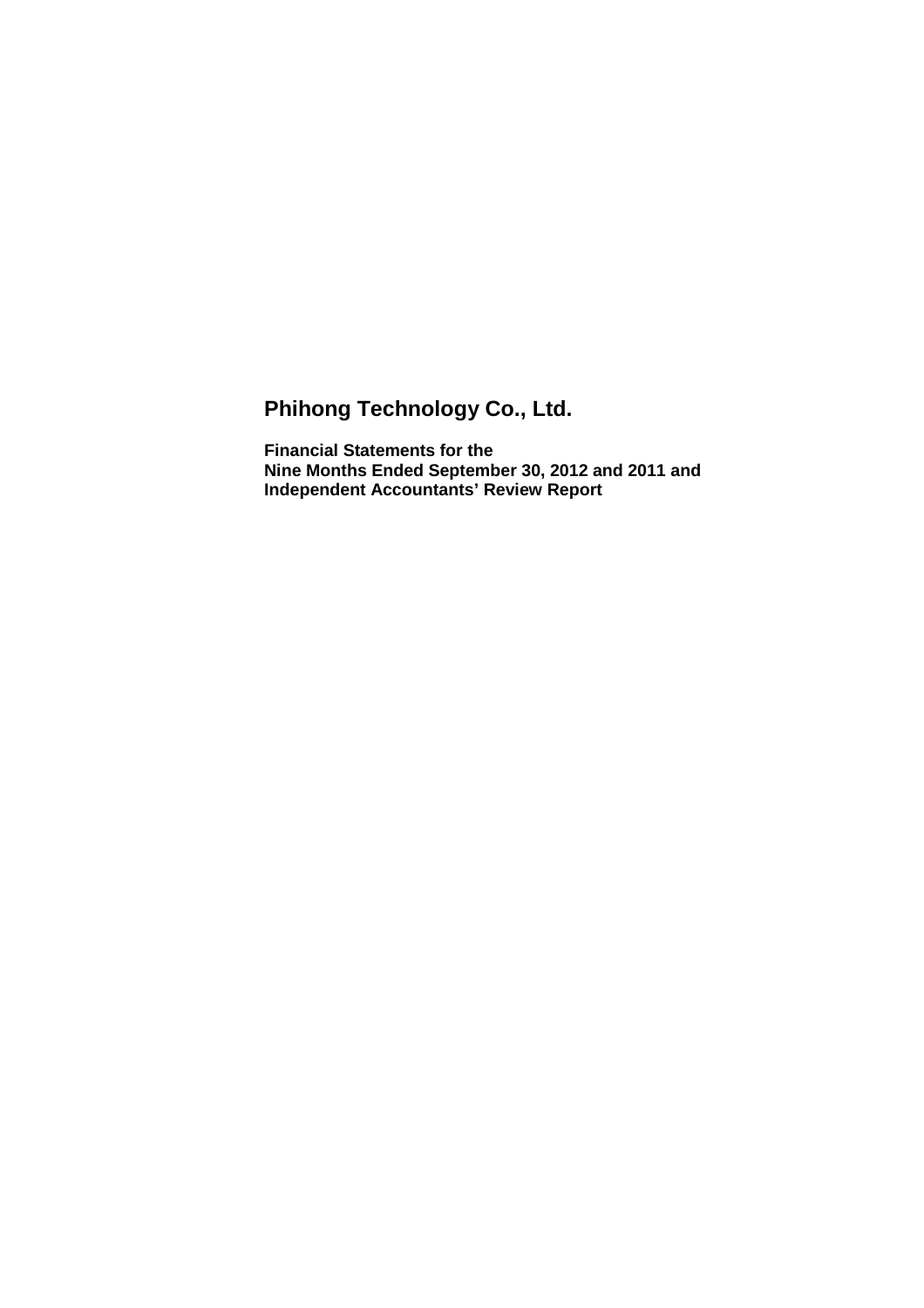## **INDEPENDENT ACCOUNTANTS' REVIEW REPORT**

The Board of Directors and Stockholders Phihong Technology Co., Ltd.

We have reviewed the accompanying balance sheets of Phihong Technology Co., Ltd. (the "Company") as of September 30, 2012 and 2011, and the related statements of income, changes in stockholders' equity and cash flows for the nine months then ended (all expressed in thousands of New Taiwan dollars). These financial statements are the responsibility of the Company's management. Our responsibility is to issue a report based on our reviews.

Except as discussed in the following paragraph, we conducted our reviews in accordance with Statement of Auditing Standards No. 36, "Review of Financial Statements," of the Republic of China. A review consists principally of applying analytical procedures to financial data and of making inquiries of persons responsible for financial and accounting matters. It is substantially less in scope than an audit conducted in accordance with generally accepted auditing standards, the objective of which is the expression of an opinion regarding the financial statements taken as a whole. Accordingly, we do not express an opinion on these financial statements.

As mentioned in Note 10 to the financial statements, certain of long-term equity investments accounted for under the equity method for the nine months ended September 30, 2012 and 2011 were based on unreviewed financial statements. As of September 30, 2012 and 2011, the aggregate balances of the Company's investments in its investees whose financial statements have not been reviewed by independent accountants amounted to \$374,834 thousand and \$362,669 thousand, respectively. For the nine months ended September 30, 2012 and 2011, the Company's investment (loss) gain from such investments amounted to \$(23,210) thousand and \$2,112 thousand, respectively.

Based on our reviews, except for the effects of such adjustments, if any, as might have been determined to be necessary had the long-term equity investments and investment loss or income of investees mentioned above been recognized based on reviewed financial statements, we are not aware of any material modifications that should be made to the accompanying financial statements for them to be in conformity with the Guidelines Governing the Preparation of Financial Reports by Securities Issuers, the requirements of the Business Accounting Law and Guidelines Governing Business Accounting relevant to financial accounting standards, and accounting principles generally accepted in the Republic of China.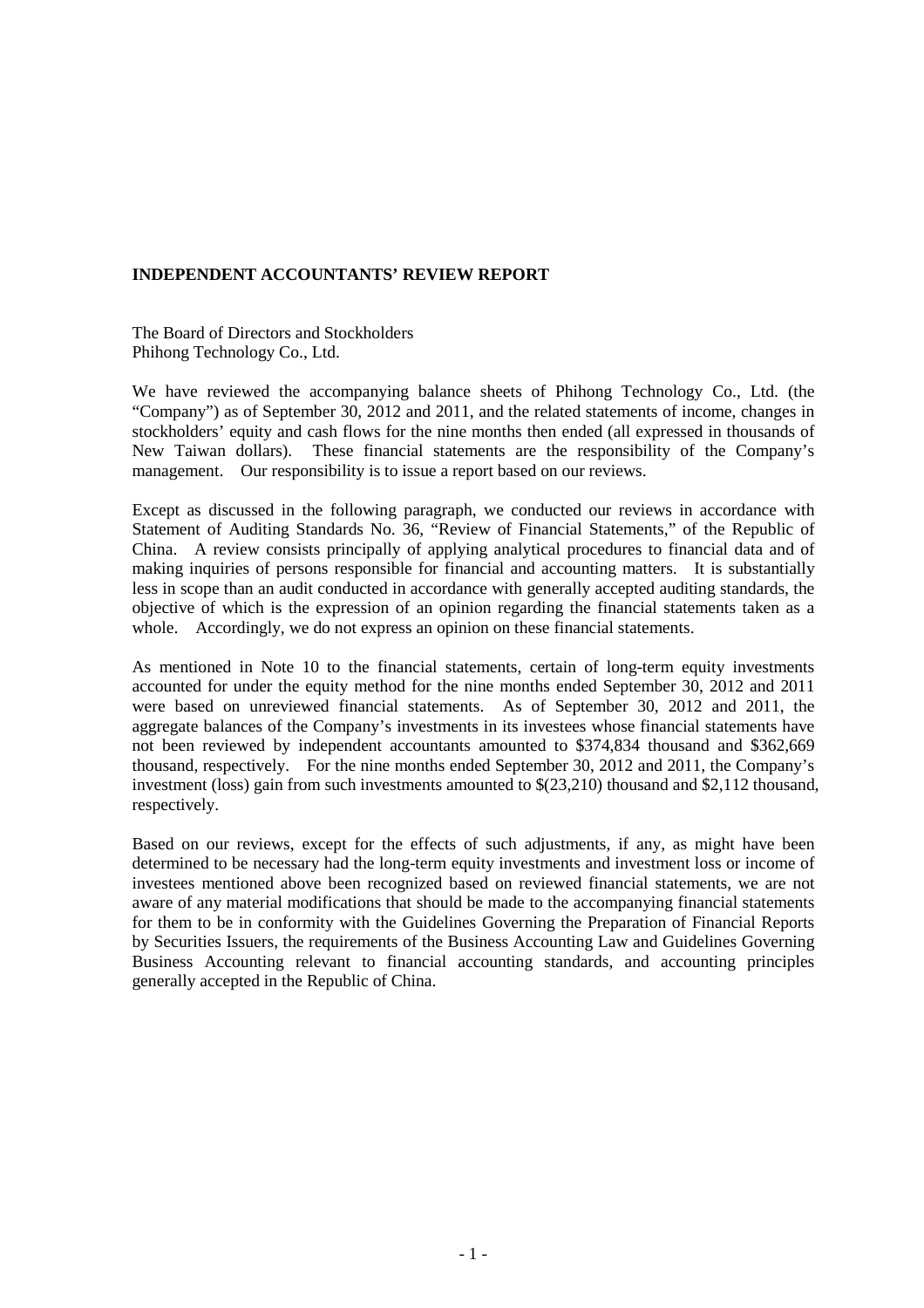We have also reviewed the consolidated financial statements of the Company and its subsidiaries for the nine months ended September 30, 2012 and 2011 (not presented herewith) on which we have issued a qualified review report dated October 26, 2012.

October 26, 2012

## *Notice to Readers*

*The accompanying financial statements are intended only to present the financial position, results of operations and cash flows in accordance with accounting principles and practices generally accepted in the Republic of China and not those of any other jurisdictions. The standards, procedures and practices to review such financial statements are those generally accepted and applied in the Republic of China.* 

*For the convenience of readers, the accountants' review report and the accompanying financial statements have been translated into English from the original Chinese version prepared and used in the Republic of China. If there is any conflict between the English version and the original Chinese version or any difference in the interpretation of the two versions, the Chinese-language accountants' review report and financial statements shall prevail. Also, as stated in Note 2 to the financial statements, the additional footnote disclosures that are not required under generally accepted accounting principles were not translated into English.*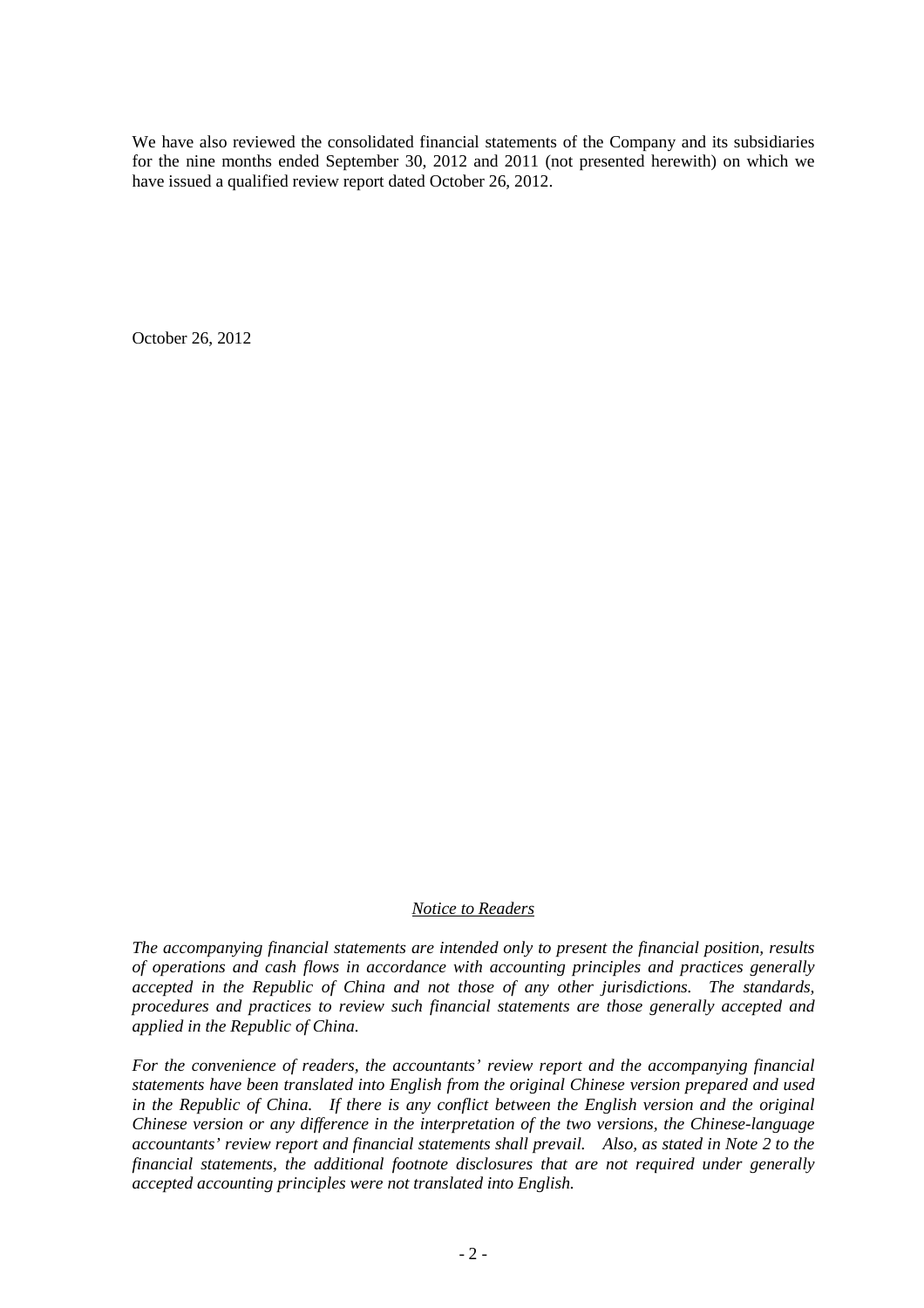#### **BALANCE SHEETS SEPTEMBER 30, 2012 AND 2011 (In Thousands of New Taiwan Dollars, Except Par Value) (Reviewed, Not Audited)**

|                                                                 | 2012        |                          | 2011        |               |                                                                | 2012          |                          | 2011      |                |
|-----------------------------------------------------------------|-------------|--------------------------|-------------|---------------|----------------------------------------------------------------|---------------|--------------------------|-----------|----------------|
| <b>ASSETS</b>                                                   | Amount      | $\frac{6}{6}$            | Amount      | $\frac{0}{0}$ | <b>LIABILITIES AND STOCKHOLDERS' EQUITY</b>                    | Amount        | $\frac{0}{0}$            | Amount    | $\frac{0}{0}$  |
| <b>CURRENT ASSETS</b>                                           |             |                          |             |               | <b>CURRENT LIABILITIES</b>                                     |               |                          |           |                |
| Cash and cash equivalents (Notes 2 and 4)                       | \$1,065,348 | 12                       | \$1,131,456 | 11            | Accounts payable                                               | 33,225<br>-\$ |                          | 34,874    |                |
| Accounts receivable (Notes 2 and 5)                             | 1,287,181   | 14                       | 1,279,735   | 12            | Accounts payable to related parties (Note 21)                  | 325,252       | $\mathfrak{Z}$           | 148,335   | $\overline{2}$ |
| Accounts receivable from related parties (Notes 2, 5 and 21)    | 145,689     | 2                        | 1.089.409   | 11            | Income tax payable (Notes 2 and 18)                            | 77,863        |                          | 43,188    |                |
| Other financial assets, current (Notes 6 and 21)                | 360,106     |                          | 459,925     |               | Other payables (Notes 12 and 21)                               | 2,448,234     | 27                       | 3,006,184 | 29             |
| Inventories (Notes 2 and 7)                                     | 379,737     | $\Delta$                 | 488,315     |               | Other current liabilities                                      | 16,142        | $\sim$ $-$               | 11,441    |                |
| Deferred income tax asset, current (Notes 2 and 18)             | 38,990      | $\overline{\phantom{a}}$ | 59,565      |               |                                                                |               |                          |           |                |
| Other current assets                                            | 21,290      | $\sim$                   | 34,174      |               | Total current liabilities                                      | 2,900,716     | $-31$                    | 3,244,022 | 31             |
| Total current assets                                            | 3,298,341   | $-36$                    | 4,542,579   | -44           | <b>LONG-TERM LIABILITIES</b>                                   |               |                          |           |                |
|                                                                 |             |                          |             |               | Long-term debts (Note 13)                                      | 200,000       | 2                        | 200,000   |                |
| FUNDS AND LONG-TERM INVESTMENTS                                 |             |                          |             |               |                                                                |               |                          |           |                |
| Available-for-sale financial assets, noncurrent (Notes 2 and 8) | 31,458      |                          | 31,579      |               | <b>OTHER LIABILITIES</b>                                       |               |                          |           |                |
| Financial assets carried at cost, noncurrent (Notes 2 and 9)    | 46,503      |                          | 48,812      |               | Accrued pension cost (Note 2)                                  | 65,064        |                          | 64,216    |                |
| Long-term equity investments at equity method (Notes 2 and 10)  | 5,258,746   | $-57$                    | 5,229,225   | $-50$         | Deferred income tax liabilities, noncurrent (Notes 2 and 18)   | 69,592        |                          | 69,732    |                |
|                                                                 |             |                          |             |               | Deferred credits (Note 2)                                      | 59,733        |                          | 266,147   |                |
| Total funds and long-term investments                           | 5,336,707   | $-58$                    | 5,309,616   | $-51$         | Others                                                         | 49,051        | $\sim$                   | 49,052    |                |
| PROPERTY, PLANT AND EQUIPMENT (Notes 2 and 11)                  |             |                          |             |               | Total other liabilities                                        | 243,440       |                          | 449,147   |                |
| Cost                                                            | 817,469     | 9                        | 777,275     | 8             |                                                                |               |                          |           |                |
| Less accumulated depreciation                                   | (317, 238)  | (3)                      | (294, 271)  | (3)           | <b>Total liabilities</b>                                       | 3,344,156     | 36                       | 3,893,169 | -38            |
| Prepayments for purchase of equipment                           | 2,535       | $\sim$ $-$               | 100         |               |                                                                |               |                          |           |                |
|                                                                 |             |                          |             |               | STOCKHOLDERS' EQUITY                                           |               |                          |           |                |
| Property, plant and equipment, net                              | 502,766     | 6                        | 483,104     |               | Capital stock, \$10 par value (Note 14)                        |               |                          |           |                |
|                                                                 |             |                          |             |               | Authorized - 600,000 thousand shares at September 30, 2012 and |               |                          |           |                |
| <b>INTANGIBLE ASSETS (Note 2)</b>                               |             |                          |             |               | 2011; issued - 277,044 thousand shares and 274,933 thousand    |               |                          |           |                |
| Computer software                                               | 19,651      |                          | 17,386      |               | shares at September 30, 2012 and 2011                          | 2,770,439     | 30                       | 2,749,329 | 26             |
|                                                                 |             |                          |             |               | Capital surplus                                                |               |                          |           |                |
| <b>OTHER ASSETS</b>                                             |             |                          |             |               | Additional paid-in capital - common stock                      | 225,572       | 3                        | 203,406   |                |
| Refundable deposits                                             | 13,759      | $\overline{\phantom{a}}$ | 14,847      |               | Additional paid-in capital - bond conversion                   | 661,582       | $7\phantom{.0}$          | 661,582   |                |
| Deferred charges (Note 2)                                       |             |                          | 2,657       |               | Treasury stock transactions                                    | 48,234        |                          | 48,234    |                |
|                                                                 |             |                          |             |               | From long-term equity investments                              | 11,305        | $\sim$                   | 11,132    |                |
| Total other assets                                              | 13,759      |                          | 17,504      |               | Interest payable from bond conversion                          | 13,243        | $\overline{\phantom{a}}$ | 13,243    |                |
|                                                                 |             |                          |             |               | Retained earnings (Note 16)                                    |               |                          |           |                |
|                                                                 |             |                          |             |               | Legal reserve                                                  | 1,052,192     | 12                       | 909,627   |                |
|                                                                 |             |                          |             |               | Unappropriated earnings                                        | 927,278       | 10                       | 1,641,119 | 16             |
|                                                                 |             |                          |             |               | Other equity                                                   |               |                          |           |                |
|                                                                 |             |                          |             |               |                                                                |               |                          |           |                |

TOTAL \$ 9,171,224 100 \$ 10,370,189 100 TOTAL \$ 9,171,224 100 \$ 10,370,189 100

|                |                                                                | 2012         |                             | 2011         |                          |  |  |
|----------------|----------------------------------------------------------------|--------------|-----------------------------|--------------|--------------------------|--|--|
| $\frac{0}{0}$  | <b>LIABILITIES AND STOCKHOLDERS' EQUITY</b>                    | Amount       | $\overline{\frac{0}{0}}$    | Amount       | $\overline{\frac{0}{0}}$ |  |  |
|                | <b>CURRENT LIABILITIES</b>                                     |              |                             |              |                          |  |  |
| 11             | Accounts payable                                               | \$<br>33,225 |                             | \$<br>34,874 |                          |  |  |
| 12             | Accounts payable to related parties (Note 21)                  | 325,252      | $\ensuremath{\mathfrak{Z}}$ | 148,335      | $\overline{c}$           |  |  |
| 11             | Income tax payable (Notes 2 and 18)                            | 77,863       | $\mathbf{1}$                | 43,188       |                          |  |  |
| $\overline{4}$ | Other payables (Notes 12 and 21)                               | 2,448,234    | 27                          | 3,006,184    | 29                       |  |  |
| 5              | Other current liabilities                                      | 16,142       | $\overline{a}$              | 11,441       |                          |  |  |
|                |                                                                |              |                             |              |                          |  |  |
|                | Total current liabilities                                      | 2,900,716    | 31                          | 3,244,022    | 31                       |  |  |
| 44             | <b>LONG-TERM LIABILITIES</b>                                   |              |                             |              |                          |  |  |
|                | Long-term debts (Note 13)                                      | 200,000      | $\overline{2}$              | 200,000      | $\overline{2}$           |  |  |
|                |                                                                |              |                             |              |                          |  |  |
|                | OTHER LIABILITIES                                              |              |                             |              |                          |  |  |
| $\mathbf{1}$   | Accrued pension cost (Note 2)                                  | 65,064       | 1                           | 64,216       | 1                        |  |  |
| 50             | Deferred income tax liabilities, noncurrent (Notes 2 and 18)   | 69,592       |                             | 69,732       | $\mathbf{1}$             |  |  |
|                | Deferred credits (Note 2)                                      | 59,733       | $\mathbf{1}$                | 266,147      | 3                        |  |  |
| 51             | Others                                                         | 49,051       |                             | 49,052       |                          |  |  |
|                |                                                                |              |                             |              |                          |  |  |
|                | Total other liabilities                                        | 243,440      | $\overline{3}$              | 449,147      | $\overline{5}$           |  |  |
| $\,8\,$        |                                                                |              |                             |              |                          |  |  |
| (3)            | <b>Total liabilities</b>                                       | 3,344,156    | 36                          | 3,893,169    | 38                       |  |  |
|                |                                                                |              |                             |              |                          |  |  |
|                | STOCKHOLDERS' EQUITY                                           |              |                             |              |                          |  |  |
| 5              | Capital stock, \$10 par value (Note 14)                        |              |                             |              |                          |  |  |
|                | Authorized - 600,000 thousand shares at September 30, 2012 and |              |                             |              |                          |  |  |
|                | 2011; issued - 277,044 thousand shares and 274,933 thousand    |              |                             |              |                          |  |  |
|                | shares at September 30, 2012 and 2011                          | 2,770,439    | 30                          | 2,749,329    | 26                       |  |  |
|                | Capital surplus                                                |              |                             |              |                          |  |  |
|                | Additional paid-in capital - common stock                      | 225,572      | 3                           | 203,406      | 2                        |  |  |
|                | Additional paid-in capital - bond conversion                   | 661,582      | 7                           | 661,582      | 6                        |  |  |
|                | Treasury stock transactions                                    | 48,234       | 1                           | 48,234       | 1                        |  |  |
|                | From long-term equity investments                              | 11,305       |                             | 11,132       |                          |  |  |
|                | Interest payable from bond conversion                          | 13,243       |                             | 13,243       |                          |  |  |
|                | Retained earnings (Note 16)                                    |              |                             |              |                          |  |  |
|                | Legal reserve                                                  | 1,052,192    | 12                          | 909,627      | 9                        |  |  |
|                | Unappropriated earnings                                        | 927,278      | 10                          | 1,641,119    | 16                       |  |  |
|                | Other equity                                                   |              |                             |              |                          |  |  |
|                | Cumulative translation adjustments                             | 124,027      | $\mathbf{1}$                | 250,163      | $\overline{2}$           |  |  |
|                | Unrealized gains on financial instruments                      | (17,772)     |                             | (21, 783)    |                          |  |  |
|                | Unrealized revaluation increment                               | 10,968       |                             | 10,968       |                          |  |  |
|                | Total stockholders' equity                                     | 5,827,068    | 64                          | 6,477,020    | 62                       |  |  |

The accompanying notes are an integral part of the financial statements.

(With Deloitte & Touche review report dated October 26, 2012)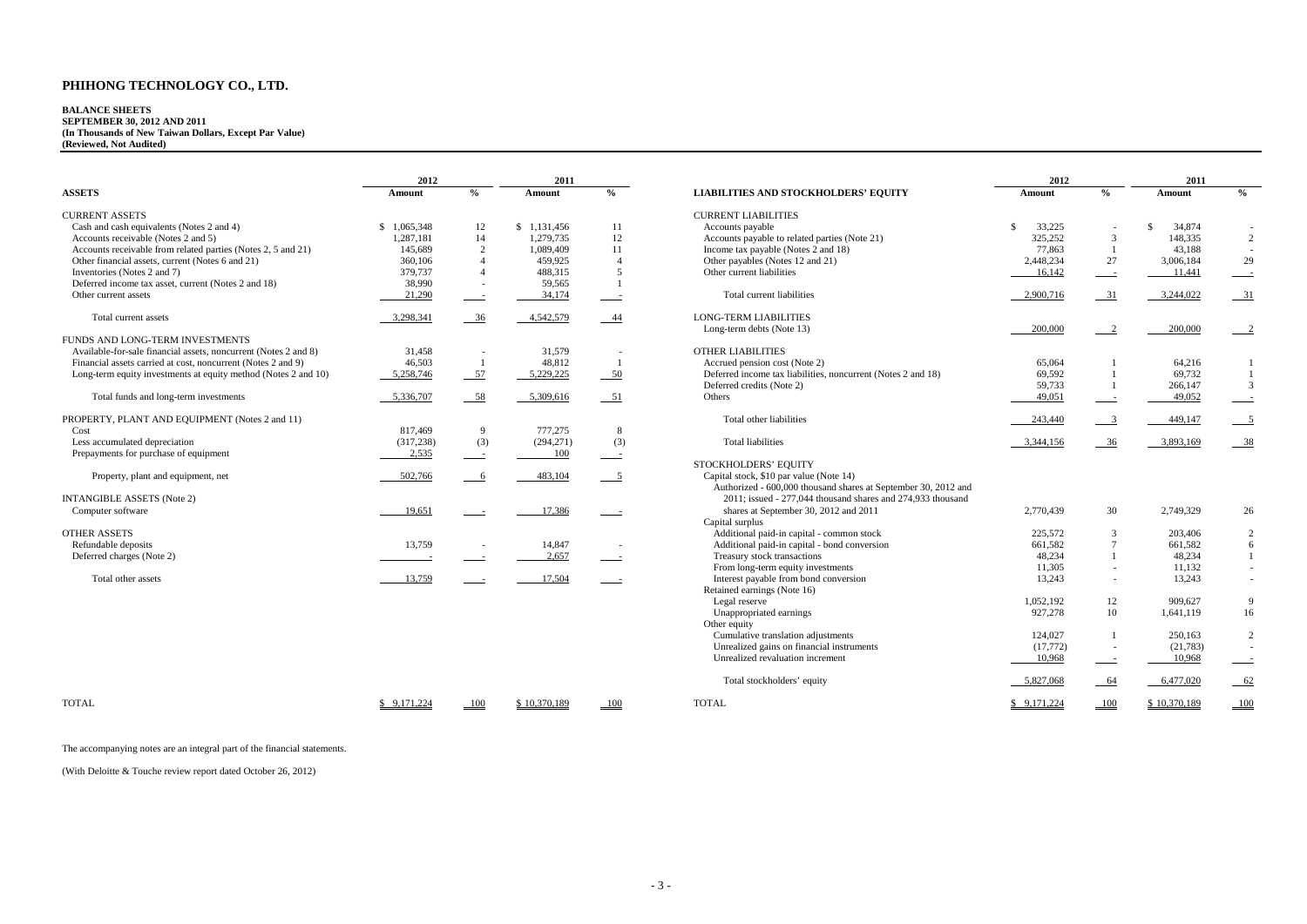## **STATEMENTS OF INCOME NINE MONTHS ENDED SEPTEMBER 30, 2012 AND 2011 (In Thousands of New Taiwan Dollars, Except Earnings Per Share) (Reviewed, Not Audited)**

|                                                                                                             | 2012                          |                                       | 2011                          |                                   |
|-------------------------------------------------------------------------------------------------------------|-------------------------------|---------------------------------------|-------------------------------|-----------------------------------|
|                                                                                                             | <b>Amount</b>                 | $\frac{0}{0}$                         | <b>Amount</b>                 | $\frac{0}{0}$                     |
| <b>GROSS SALES AND REVENUES</b>                                                                             | 7,968,585<br>S                | 100                                   | \$9,862,212                   | 100                               |
| LESS SALES RETURNS AND ALLOWANCES                                                                           |                               |                                       | (12,192)                      |                                   |
| NET SALES AND REVENUES                                                                                      | 7,968,585                     | 100                                   | 9,850,020                     | 100                               |
| COST OF GOODS SOLD                                                                                          | 7,106,796                     | $-89$                                 | 7,856,561                     | $-80$                             |
| <b>GROSS PROFIT</b>                                                                                         | 861,789                       | 11                                    | 1,993,459                     | 20                                |
| REALIZED GROSS PROFIT FROM<br><b>INTERCOMPANY TRANSACTIONS</b>                                              | 99,203                        | $\overline{\phantom{0}}$              | 179,120                       | $\overline{2}$                    |
| <b>REALIZED GROSS PROFIT</b>                                                                                | 960,992                       | 12                                    | 2,172,579                     | 22                                |
| OPERATING EXPENSES<br>Sales and marketing<br>General and administration<br>Research and development         | 210,831<br>125,291<br>334,093 | 3<br>$\overline{c}$<br>$\overline{4}$ | 291,062<br>191,998<br>404,038 | 3<br>$\sqrt{2}$<br>$\overline{4}$ |
| Total operating expenses                                                                                    | 670,215                       | 9                                     | 887,098                       | $\overline{9}$                    |
| <b>INCOME FROM OPERATIONS</b>                                                                               | 290,777                       | $\overline{3}$                        | 1,285,481                     | 13                                |
| NONOPERATING INCOME AND GAINS<br>Interest income<br>Investment income recognized under equity method,       | 9,453                         |                                       | 7,796                         |                                   |
| net (Note $10$ )                                                                                            |                               |                                       | 59,527                        | 1                                 |
| Dividends income                                                                                            | 3,613                         |                                       | 4,550<br>43                   |                                   |
| Gain on disposal of property, plant and equipment<br>Gain on sale of investment, net                        |                               |                                       | 23,828                        |                                   |
| Foreign exchange gains, net                                                                                 |                               |                                       | 68,671                        | 1                                 |
| Gain on reversal of bad debts                                                                               | 20,519                        |                                       |                               |                                   |
| Others                                                                                                      | 102,588                       | $\overline{2}$                        | 94,715                        |                                   |
| Total nonoperating income and gains                                                                         | 136,173                       | $\overline{2}$                        | 259,130                       | $\overline{3}$                    |
| NONOPERATING EXPENSES AND LOSSES<br>Interest expense<br>Investment loss recognized under equity method, net | 2,202                         |                                       | 2,057                         |                                   |
| (Note 10)                                                                                                   | 60,581                        | 1                                     |                               |                                   |
| Loss on disposal of property, plant and equipment                                                           | 433                           |                                       |                               |                                   |
|                                                                                                             |                               |                                       |                               | (Continued)                       |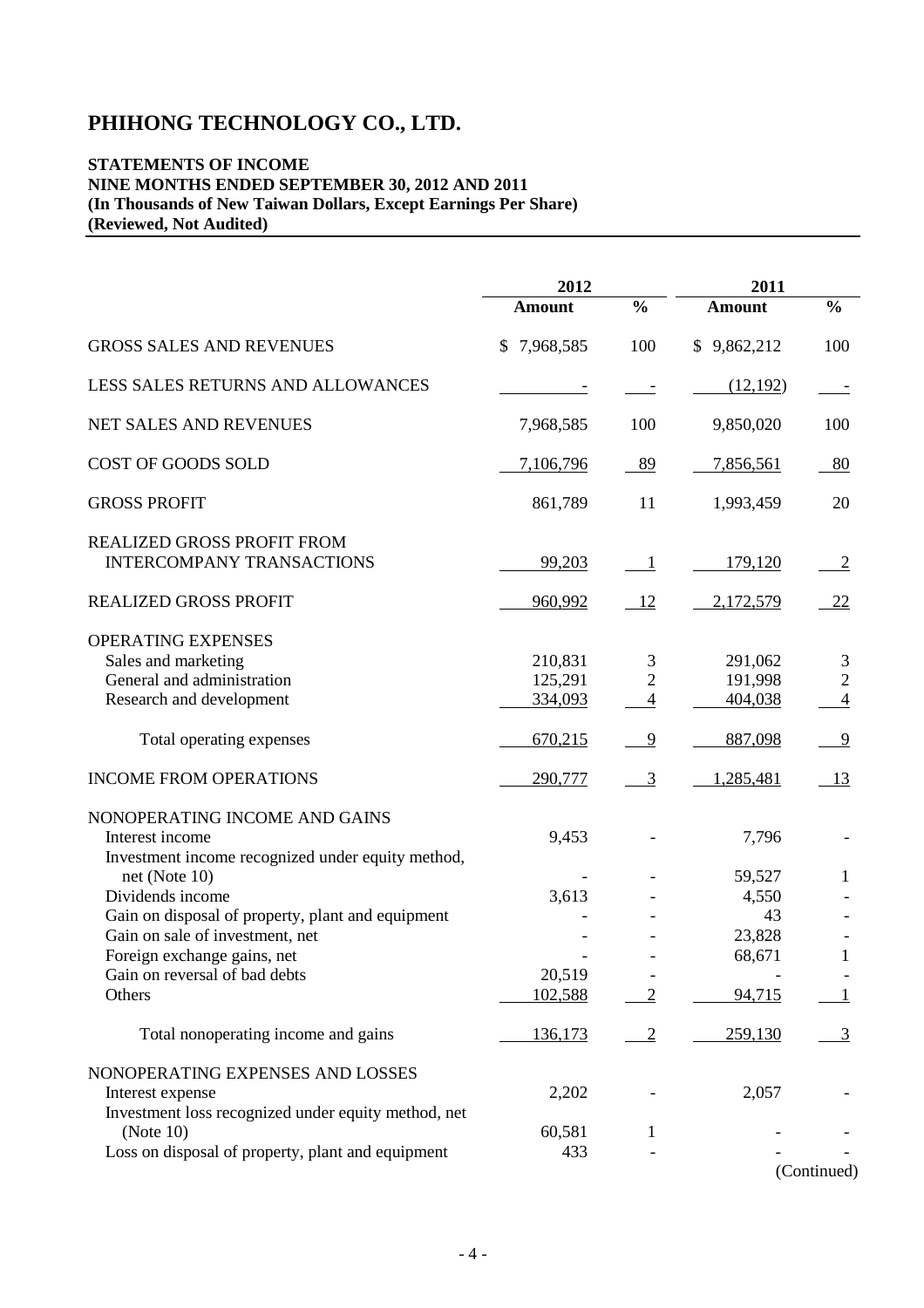## **STATEMENTS OF INCOME NINE MONTHS ENDED SEPTEMBER 30, 2012 AND 2011 (In Thousands of New Taiwan Dollars, Except Earnings Per Share) (Reviewed, Not Audited)**

|                                                          | 2012                                         |                                             |                                              | 2011                                        |
|----------------------------------------------------------|----------------------------------------------|---------------------------------------------|----------------------------------------------|---------------------------------------------|
|                                                          | <b>Amount</b>                                | $\frac{0}{0}$                               | <b>Amount</b>                                | $\frac{0}{0}$                               |
| Foreign exchange losses, net<br>Impairment loss (Note 9) | \$<br>31,147                                 |                                             | \$<br>11,969                                 |                                             |
| Others                                                   | 237                                          |                                             | 15,352                                       |                                             |
| Total nonoperating expenses and losses                   | 94,600                                       |                                             | 29,378                                       |                                             |
| <b>INCOME BEFORE INCOME TAX</b>                          | 332,350                                      | $\overline{4}$                              | 1,515,233                                    | 16                                          |
| <b>INCOME TAX EXPENSE</b> (Notes 2 and 18)               | (94,900)                                     | (1)                                         | (276, 823)                                   | (3)                                         |
| <b>NET INCOME</b>                                        | 237,450<br>\$                                | $\overline{3}$                              | 1,238,410                                    | 13                                          |
|                                                          | 2012                                         |                                             |                                              | 2011                                        |
|                                                          | <b>Before</b><br><b>Income</b><br><b>Tax</b> | <b>After</b><br><b>Income</b><br><b>Tax</b> | <b>Before</b><br><b>Income</b><br><b>Tax</b> | <b>After</b><br><b>Income</b><br><b>Tax</b> |
| <b>BASIC EARNINGS PER SHARE (Notes 2 and 19)</b>         | .20                                          | 0.86<br>\$                                  | \$5.52                                       | 4.51                                        |
| DILUTED EARNINGS PER SHARE (Notes 2 and 19)              | 1.18<br>\$                                   | 0.85<br>\$                                  | 5.33<br>$\frac{1}{2}$                        | 4.35<br>\$                                  |

The accompanying notes are an integral part of the financial statements.

(With Deloitte & Touche review report dated October 26, 2012) (Concluded)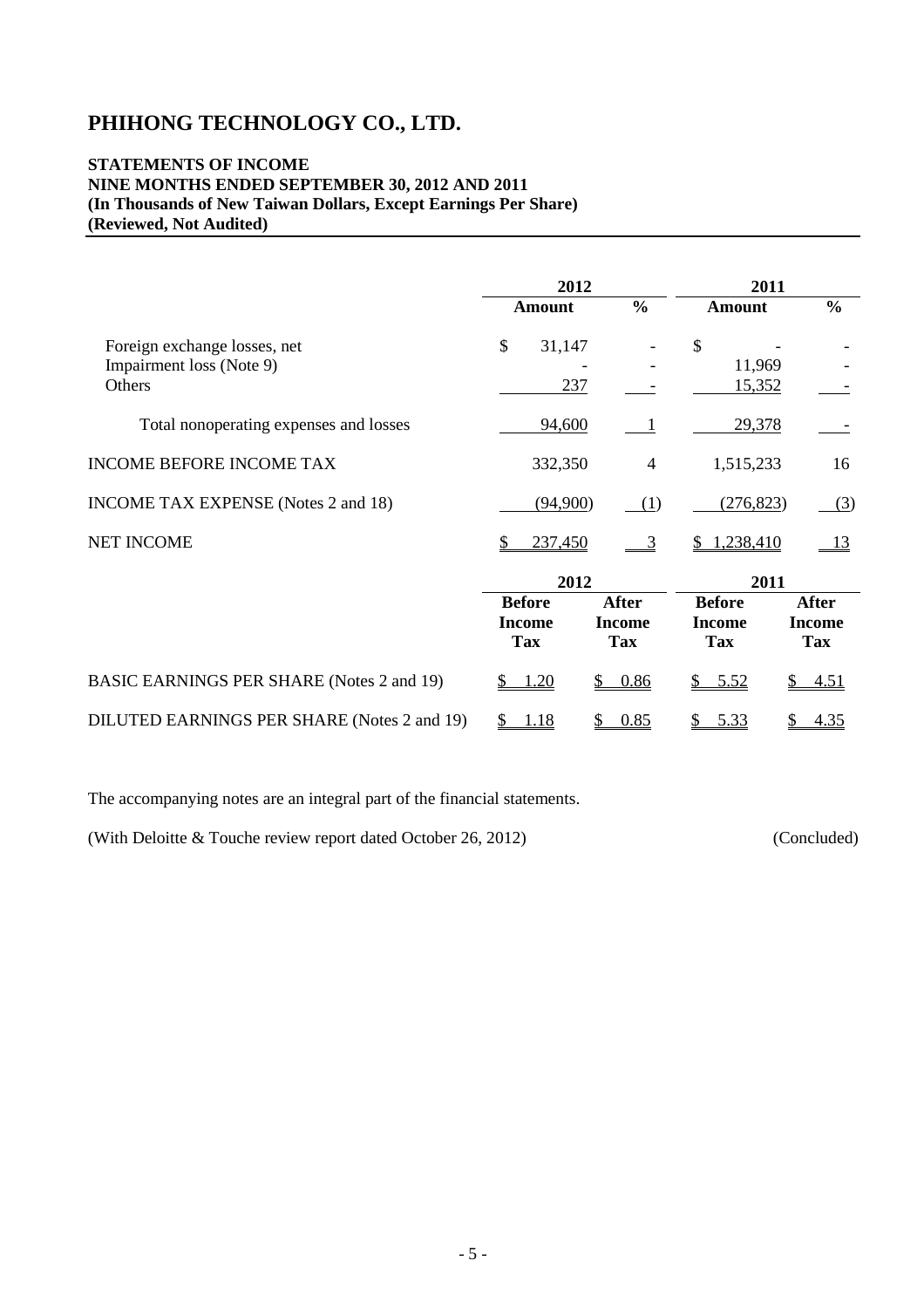# **STATEMENTS OF CHANGES IN STOCKHOLDERS' EQUITY NINE MONTHS ENDED SEPTEMBER 30, 2012 AND 2011 (In Thousands of New Taiwan Dollars) (Reviewed, Not Audited)**

|                                                                                 |                      | <b>Capital Stock</b>                      |                                     |                              | <b>Capital Surplus</b>                       |                                     |                                 |                      |                                   |                                          | <b>Other Equity</b>                |                                        |                 |
|---------------------------------------------------------------------------------|----------------------|-------------------------------------------|-------------------------------------|------------------------------|----------------------------------------------|-------------------------------------|---------------------------------|----------------------|-----------------------------------|------------------------------------------|------------------------------------|----------------------------------------|-----------------|
|                                                                                 |                      | <b>Advanced</b><br><b>Collections for</b> | <b>Additional</b><br><b>Paid-in</b> | <b>Additional</b><br>Paid-in |                                              | From<br>Long-term                   | <b>Interest</b><br>Payable from |                      | <b>Retained Earnings</b>          | <b>Cumulative</b>                        | <b>Unrealized</b><br>(Loss) Gain   | <b>Unrealized</b>                      |                 |
|                                                                                 | <b>Capital Stock</b> | <b>Common</b><br><b>Stocks</b>            | Capital -<br><b>Common Stock</b>    | Capital - Bond<br>Conversion | <b>Treasury Stock</b><br><b>Transactions</b> | <b>Equity</b><br><b>Investments</b> | <b>Bond</b><br>Conversion       | <b>Legal Reserve</b> | Unappropriated<br><b>Earnings</b> | <b>Translation</b><br><b>Adjustments</b> | on Financial<br><b>Instruments</b> | <b>Revaluation</b><br><b>Increment</b> | <b>Total</b>    |
| BALANCE, JANUARY 1, 2012                                                        | \$2,749,329          | 16,154<br>-SS                             | 203,406<br>-S                       | 661,582<br>-\$               | 48,234<br>-S                                 | 11,305                              | 13,243                          | 909,627<br>-SS       | \$1,828,362                       | 250,296<br>-\$                           | (22, 304)<br>$\mathbb{S}$          | 10,968<br>-8                           | 6,680,202<br>-S |
| Appropriation of 2011 net income (Note 16)<br>Legal reserve<br>Cash dividends   |                      |                                           |                                     |                              |                                              |                                     |                                 | 142,565              | (142, 565)<br>(995, 969)          |                                          |                                    |                                        | (995, 969)      |
| Advanced collections for common stock transferred to<br>capital stock (Note 14) | 7,880                | (16, 154)                                 | 8,274                               |                              |                                              |                                     |                                 |                      |                                   |                                          |                                    |                                        |                 |
| Employee stock options (Note 15)                                                | 13,230               |                                           | 13,892                              |                              |                                              |                                     |                                 |                      |                                   |                                          |                                    |                                        | 27,122          |
| Recognized unrealized loss on investee's financial<br>instruments               |                      |                                           |                                     |                              |                                              |                                     |                                 |                      |                                   | $\overline{\phantom{a}}$                 | (2,764)                            |                                        | (2,764)         |
| Unrealized gain on available-for-sale financial assets                          |                      |                                           |                                     |                              |                                              |                                     |                                 |                      |                                   |                                          | 7,296                              | $\overline{\phantom{a}}$               | 7,296           |
| Translation adjustments on long-term equity investments                         |                      |                                           |                                     |                              |                                              |                                     |                                 |                      |                                   | (126, 269)                               |                                    |                                        | (126, 269)      |
| Net income for the nine months ended September 30,<br>2012                      |                      |                                           |                                     |                              |                                              |                                     |                                 |                      | 237,450                           |                                          |                                    |                                        | 237,450         |
| BALANCE, SEPTEMBER 30, 2012                                                     | \$2,770,439          |                                           | 225,572                             | 661,582                      | 48,234                                       | 11,305                              | 13,243                          | \$1,052,192          | 927,278                           | 124,027                                  | (17,772)                           | 10,968                                 | \$5,827,068     |
| BALANCE, JANUARY 1, 2011                                                        | \$2,725,939          | 17,520                                    | 175,659<br>-S                       | <sup>\$</sup><br>661,582     | 48,234<br>-S                                 | 11,132<br>-S                        | 13,243<br>-\$                   | \$<br>748,423        | \$1,621,692                       | (27,030)<br>-\$                          | 185,552<br><sup>S</sup>            | 10,968<br>- \$                         | \$6,192,914     |
| Appropriation of 2010 net income (Note 16)<br>Legal reserve<br>Cash dividends   |                      |                                           |                                     |                              |                                              |                                     |                                 | 161,204              | (161, 204)<br>(1,057,779)         |                                          |                                    |                                        | (1,057,779)     |
| Advanced collections for common stock transferred to<br>capital stock (Note 14) | 8,000                | (17,520)                                  | 9,520                               |                              |                                              |                                     |                                 |                      |                                   |                                          |                                    |                                        |                 |
| Employee stock options (Note 15)                                                | 15,390               |                                           | 18,227                              |                              |                                              |                                     |                                 |                      |                                   |                                          |                                    |                                        | 33,617          |
| Recognized of unrealized loss on investee's financial<br>instruments            |                      |                                           |                                     |                              |                                              |                                     |                                 |                      |                                   |                                          | (180,010)                          |                                        | (180,010)       |
| Unrealized loss on available-for-sale financial instrument                      |                      |                                           |                                     |                              |                                              |                                     |                                 |                      |                                   | $\overline{\phantom{a}}$                 | (27, 325)                          |                                        | (27, 325)       |
| Translation adjustments on long-term equity investments                         |                      |                                           |                                     |                              |                                              |                                     |                                 |                      |                                   | 277,193                                  |                                    | $\overline{\phantom{a}}$               | 277,193         |
| Net income for the nine months ended September 30,<br>2011                      |                      |                                           |                                     |                              |                                              |                                     |                                 |                      | 1,238,410                         |                                          |                                    |                                        | 1,238,410       |
| BALANCE, SEPTEMBER 30, 2011                                                     | \$2,749,329          |                                           | 203,406                             | 661,582<br><sup>S</sup>      | 48,234                                       | 11,132                              | 13,243                          | 909,627<br>S.        | \$1,641,119                       | 250,163<br><sup>\$</sup>                 | (21,783)                           | 10,968                                 | \$6,477,020     |

The accompanying notes are an integral part of the financial statements.

(With Deloitte & Touche review report dated October 26, 2012)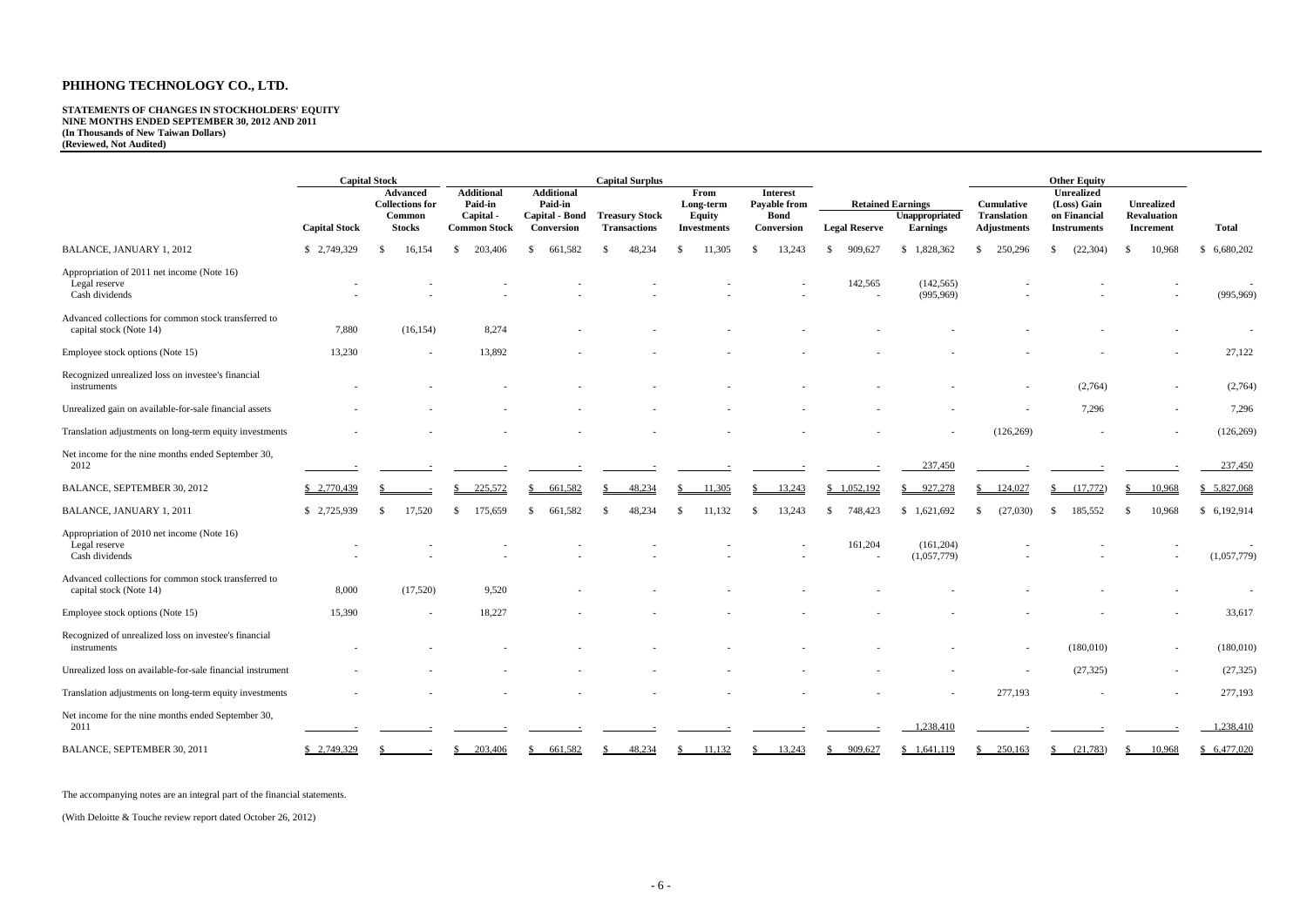## **STATEMENTS OF CASH FLOWS NINE MONTHS ENDED SEPTEMBER 30, 2012 AND 2011 (In Thousands of New Taiwan Dollars) (Reviewed, Not Audited)**

|                                                                                     |               | 2012       | 2011        |  |
|-------------------------------------------------------------------------------------|---------------|------------|-------------|--|
|                                                                                     |               |            |             |  |
| CASH FLOWS FROM OPERATING ACTIVITIES<br>Net income                                  | $\mathcal{S}$ |            |             |  |
|                                                                                     |               | 237,450    | \$1,238,410 |  |
| Adjustments to reconcile net income to net cash provided by operating<br>activities |               |            |             |  |
| Depreciation and amortization                                                       |               | 42,324     | 54,081      |  |
| (Recovery from) provision for loss on doubtful accounts                             |               | (20,519)   | 4,300       |  |
| Investment loss (income) recognized under equity method                             |               | 60,581     | (59, 527)   |  |
| Realized gross profit from intercompany transactions                                |               | (99,203)   | (179, 120)  |  |
| Cash dividends received from equity-method investees                                |               | 2,833      | 9,832       |  |
| <b>Impairment</b> loss                                                              |               |            | 11,969      |  |
| Gain on disposal of available-for-sale financial assets                             |               |            | (23, 828)   |  |
| Net loss (gain) on disposal of property, plant and equipment                        |               | 433        | (43)        |  |
| Net changes in operating assets and liabilities                                     |               |            |             |  |
| Accounts receivable                                                                 |               | 57,566     | (319,984)   |  |
| Accounts receivable from related parties                                            |               | 408,720    | 459,371     |  |
| Other financial assets, current                                                     |               | 109,721    | 452,543     |  |
| Inventories                                                                         |               | 151,518    | 70,507      |  |
| Deferred income tax assets, current                                                 |               | 16,870     | 56,570      |  |
| Other current assets                                                                |               | 14,201     | (22,718)    |  |
| Notes payable                                                                       |               |            | (24)        |  |
| Accounts payable                                                                    |               | (7,987)    | (1,859)     |  |
| Accounts payable to related parties                                                 |               | 166,371    | (6,874)     |  |
| Income tax payable                                                                  |               | (79,087)   | (242, 123)  |  |
| Other payables                                                                      |               | (212, 166) | (228,797)   |  |
| Other current liabilities                                                           |               | (22, 818)  | (1,180)     |  |
| Other liabilities                                                                   |               |            | 15,000      |  |
| Reserve for retirement plan                                                         |               | 416        | 1,331       |  |
| Deferred income tax liabilities, noncurrent                                         |               | (70)       | (210)       |  |
| Net cash provided by operating activities                                           |               | 827,154    | 1,287,627   |  |
|                                                                                     |               |            |             |  |
| CASH FLOWS FROM INVESTING ACTIVITIES                                                |               |            |             |  |
| Increase in available-for-sale financial assets                                     |               |            | (33,042)    |  |
| Proceeds from disposal of available-for-sale financial assets                       |               |            | 29,660      |  |
| Acquisition of investments accounted for by equity method                           |               | (316, 191) | (292, 534)  |  |
| Return to capital stock of invested company disinvestment                           |               | 22,483     | 141,128     |  |
| Acquisition of property, plant and equipment                                        |               | (42,985)   | (144, 439)  |  |
| Proceeds from disposal of property, plant and equipment                             |               | 476        | 189         |  |
| Decrease in refundable deposits                                                     |               |            | 188         |  |
| Increase in deferred charges                                                        |               |            | (16,007)    |  |
| Increase in intangible assets - computer software                                   |               | (9,661)    | (6,992)     |  |
| Net cash used in investing activities                                               |               | (345,878)  | (321, 849)  |  |
|                                                                                     |               |            | (Continued) |  |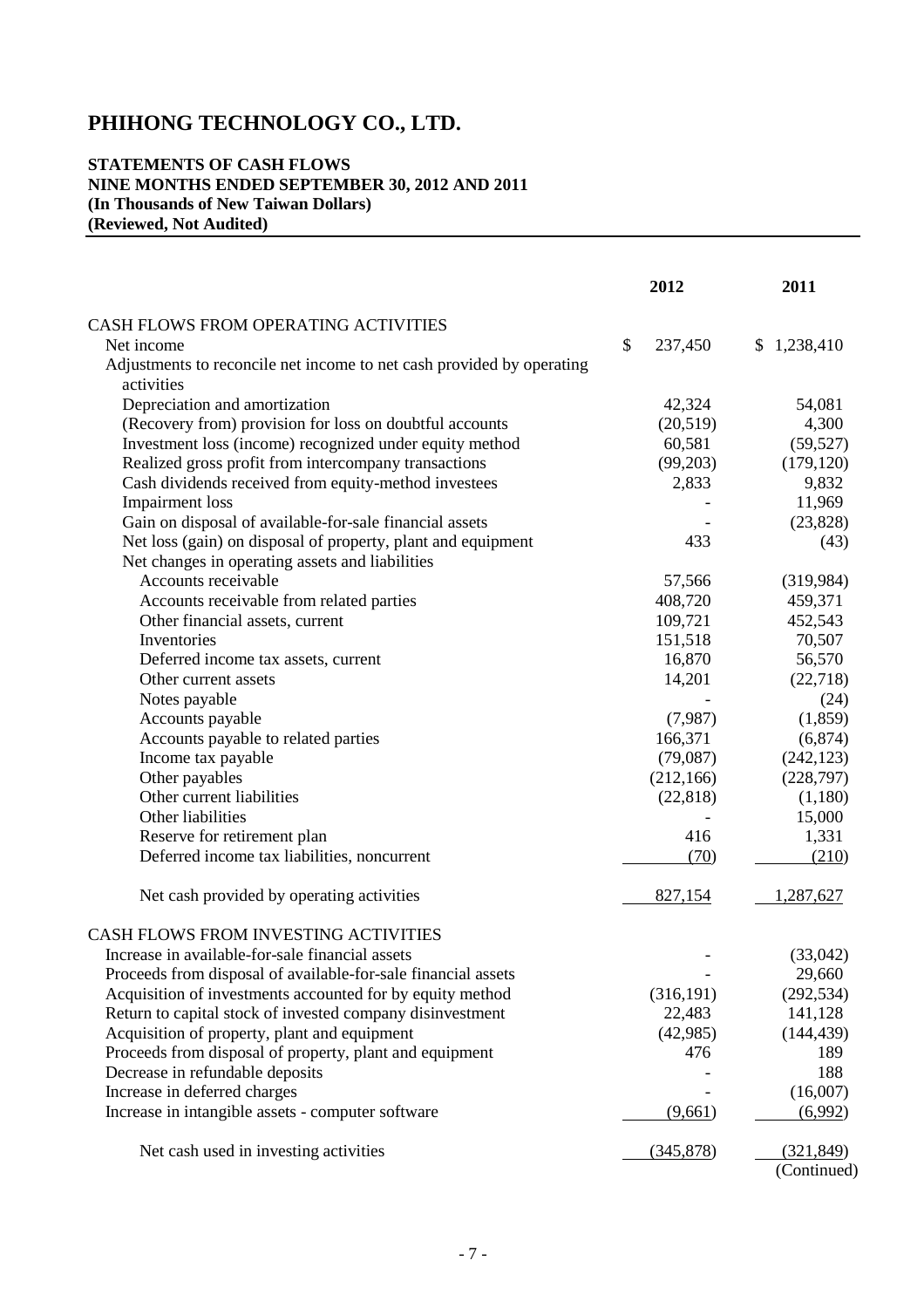## **STATEMENTS OF CASH FLOWS NINE MONTHS ENDED SEPTEMBER 30, 2012 AND 2011 (In Thousands of New Taiwan Dollars) (Reviewed, Not Audited)**

|                                                                                                                                                                                                                                                    | 2012                          | 2011                                  |
|----------------------------------------------------------------------------------------------------------------------------------------------------------------------------------------------------------------------------------------------------|-------------------------------|---------------------------------------|
| <b>CASH FLOWS FROM FINANCING ACTIVITIES</b><br>Employee stock options<br>Cash dividends                                                                                                                                                            | \$<br>27,122<br>(995, 969)    | $\mathbb{S}$<br>33,617<br>(1,057,779) |
| Net cash used in financing activities                                                                                                                                                                                                              | (968, 847)                    | (1,024,162)                           |
| NET DECREASE IN CASH AND CASH EQUIVALENTS                                                                                                                                                                                                          | (487, 571)                    | (58, 384)                             |
| CASH AND CASH EQUIVALENTS, BEGINNING OF PERIOD                                                                                                                                                                                                     | 1,552,919                     | 1,189,840                             |
| CASH AND CASH EQUIVALENTS, END OF PERIOD                                                                                                                                                                                                           | 1,065,348                     | 1,131,456                             |
| SUPPLEMENTAL DISCLOSURE OF CASH FLOW INFORMATION<br>Cash paid during the period<br>Interest (excluding interest capitalized)<br>Income tax                                                                                                         | 2.195<br>157,188              | 2,056<br>462,585                      |
| NONCASH INVESTING AND FINANCING ACTIVITIES<br>Translation adjustments on long-term equity investments<br>Recognized unrealized loss on investees' financial instruments<br>Change in unrealized (gain) loss on available-for-sale financial assets | (126,269)<br>2,764<br>(7.296) | 277.193<br><u>180,010</u><br>27.325   |

The accompanying notes are an integral part of the financial statements.

| (With Deloitte $&$ Touche review report dated October 26, 2012) | (Concluded) |
|-----------------------------------------------------------------|-------------|
|-----------------------------------------------------------------|-------------|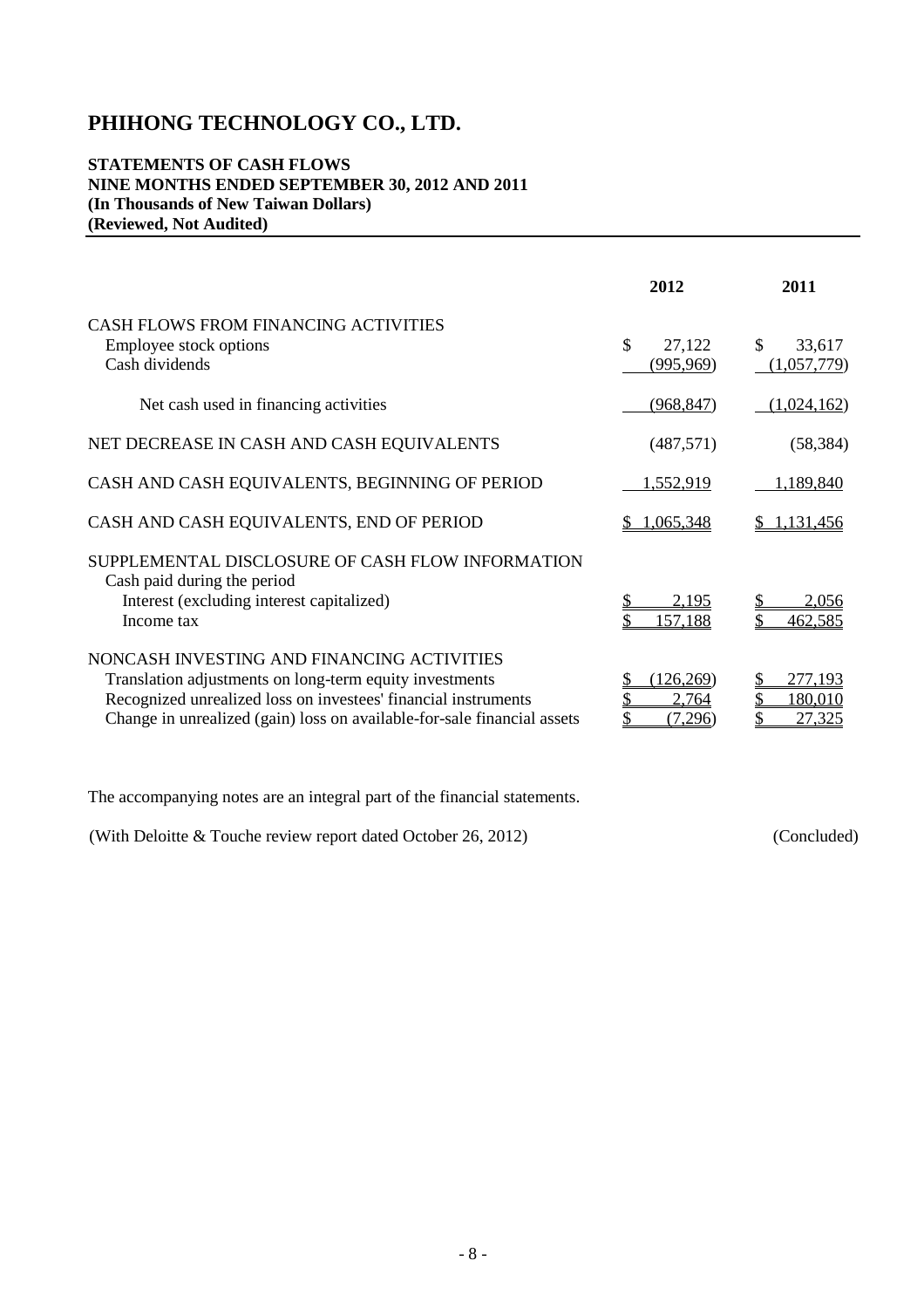## **NOTES TO FINANCIAL STATEMENTS NINE MONTHS ENDED SEPTEMBER 30, 2012 AND 2011 (In Thousands of New Taiwan Dollars (Except Per Share Data), Unless Stated Otherwise) (Reviewed, Not Audited)**

## **1. ORGANIZATION AND OPERATIONS**

Phihong Technology Co., Ltd. (the "Company"), which was formerly known as Phihong Enterprise Co., Ltd., was incorporated on December 12, 1972 under the laws of the Republic of China (the "ROC"). Under a resolution approved in the stockholders' meeting in June 2003, the Company changed its name to Phihong Technology Co., Ltd. The Company primarily manufactures and sells AC/DC power adapters, charger bases, power supply modules, UPS for computers, ballast, etc. The Company had 370 and 385 employees as of September 30, 2012 and 2011, respectively.

In February 2000, the Company was authorized to have its stocks traded on the over-the-counter ("OTC") securities exchange in Taiwan. In September 2001, the Company's stocks ceased to be OTC traded and the Company later obtained authorization to have its stocks listed on the Taiwan Stock Exchange.

## **2. SUMMARY OF SIGNIFICANT ACCOUNTING POLICIES**

#### **Basis of Presentation**

The accompanying financial statements have been prepared in conformity with the Guidelines Governing the Preparation of Financial Reports by Securities Issuers, the requirements of the Business Accounting Law and Guidelines Governing Business Accounting relevant to financial accounting standards, and accounting principles generally accepted in the ROC.

For readers' convenience, the accompanying financial statements have been translated into English from the original Chinese version prepared and used in the ROC. If inconsistencies arise between the English version and the Chinese version or if differences arise in the interpretations between the two versions, the Chinese version of the financial statements shall prevail. However, the accompanying financial statements do not include English translation of the additional footnote disclosures that are not required under generally accepted accounting principles but are required by the Securities and Futures Bureau for their oversight purposes.

The Company's significant accounting principles are summarized as follows:

## **Foreign-currency Transactions and Translation of Foreign-currency Financial Statements**

Equity-method investees' assets and liabilities denominated in foreign currencies are translated at the balance sheet date exchange rates. Stockholders' equity accounts should be translated at the historical rate, except for the beginning balance of the retained earnings, which is carried at the translated amount of the last period. Dividends are translated at the spot rate of the declaration date. Income statement accounts are translated at the current rate or weighted-average rate of the current period.

Foreign-currency transactions (except derivative transactions) are recorded in New Taiwan dollars at the exchange rates prevailing on the transaction date. Gains or losses resulting from the application of prevailing exchange rates when foreign-currency receivables and payables are settled are credited or charged to income. Assets and liabilities denominated in foreign currencies (except foreign long-term investments) are translated at the balance sheet date exchange rates, and resulting gains or losses are credited or charged to current income.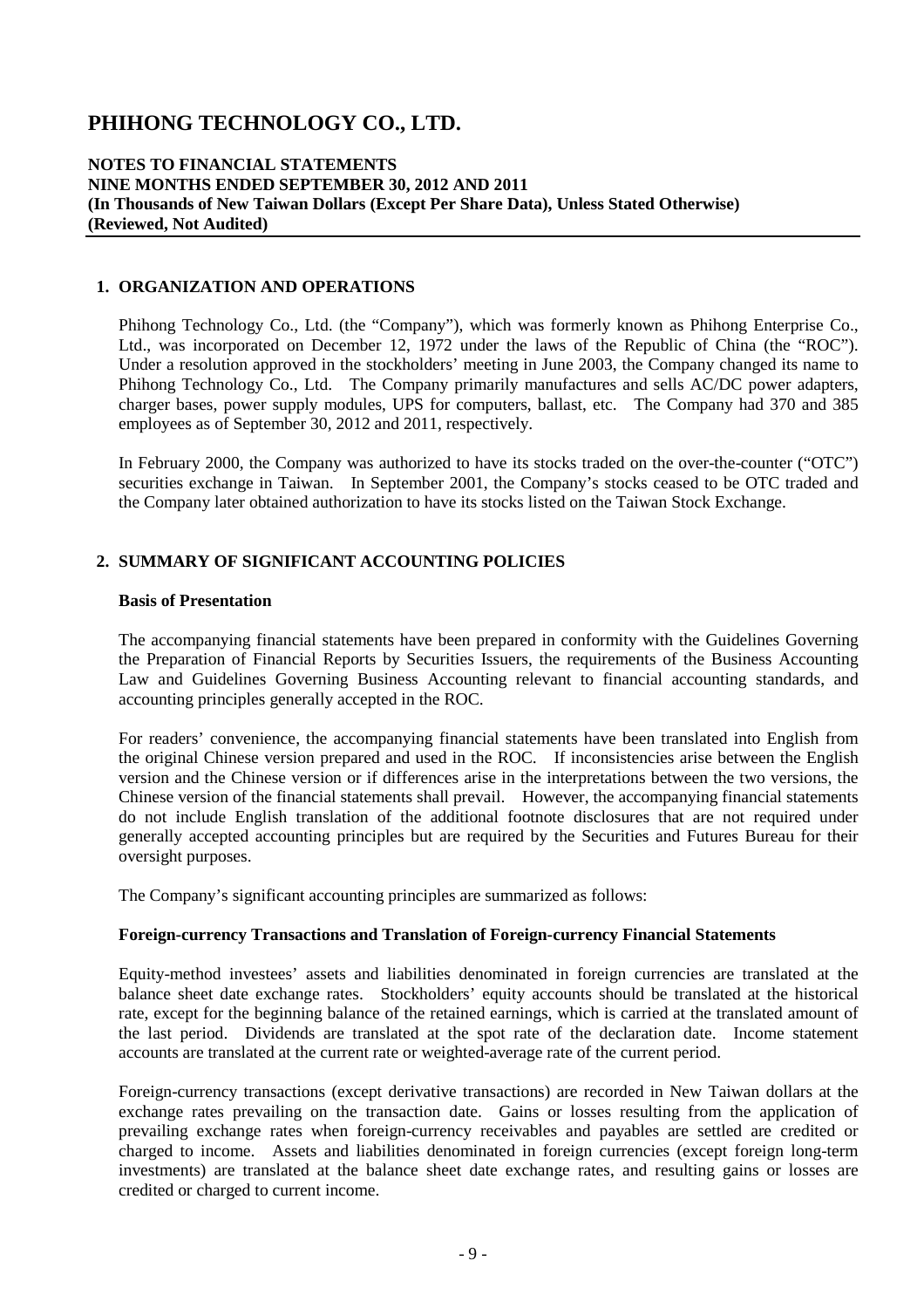At the balance sheet date, foreign-currency nonmonetary assets (such as equity instruments) and liabilities that are measured at fair value are revalued using prevailing exchange rates, with the exchange differences which recognized in shareholders' equity if the changes in fair value are recognized in shareholders' equity and recognized in profit and loss if the changes in fair value is recognized in profit or loss.

Foreign-currency nonmonetary assets and liabilities that are carried at cost continue to be stated at exchange rates at trade dates.

## **Accounting Estimates**

Under above guidelines, law and principles, certain estimates and assumptions have been used for the allowance for doubtful accounts, allowance for loss on inventories, depreciation of property, plant and equipment, asset impairment loss, income tax, pension cost, bonuses to employees, directors and supervisors, etc. Actual results may differ from these estimates.

#### **Current/Noncurrent Assets and Liabilities**

Cash or cash equivalents, assets held for trading purposes and assets expected to be converted into cash or consumed within one year from balance sheet date are recorded as current assets. Property, plant and equipment, intangible assets and other assets not being recorded as current assets are recorded as noncurrent assets. Liabilities incurred for trading purposes and expected to be liquidated within one year from balance sheet date are recorded as current liabilities. Liabilities not being recorded as current liabilities are recorded as noncurrent liabilities.

#### **Cash and Cash Equivalents**

Cash includes unrestricted cash and bank deposits. Cash equivalents refer to short-term commercial papers whose carrying values approximate fair values.

#### **Available-for-sale Financial Assets**

Available-for-sale financial assets are initially measured at fair value plus transaction costs that are directly attributable to the acquisition. At each balance sheet date subsequent to initial recognition, available-for-sale financial assets are remeasured at fair value, with changes in fair value recognized in equity until the financial assets are disposed of, at which time, the cumulative gain or loss previously recognized in equity is included in profit or loss for the year. All regular purchases or sales of financial assets are recognized and derecognized on a trade date basis.

The fair value of listed and over-the-counter stocks, open-end fund, and bonds are determined at their closing prices, net asset values, and reference prices from the over-the-counter securities exchange in Taiwan at the balance sheet date, respectively.

Cash dividends are recognized as income at the ex-dividend date but cash dividends resulting from net income before the investment date should be recorded as a decrease in the investment cost. Stock dividends received are not recognized as income; they are instead reflected as an increase in the number of shares held.

An impairment loss is recognized when there is objective evidence that the financial asset is impaired. Any subsequent decrease in impairment loss for an equity instrument classified as available-for-sale is recognized directly in equity. If the fair value of a debt instrument classified as available-for-sale subsequently increases as a result of an event which occurred after the impairment loss was recognized, the decrease in impairment loss is reversed to profit.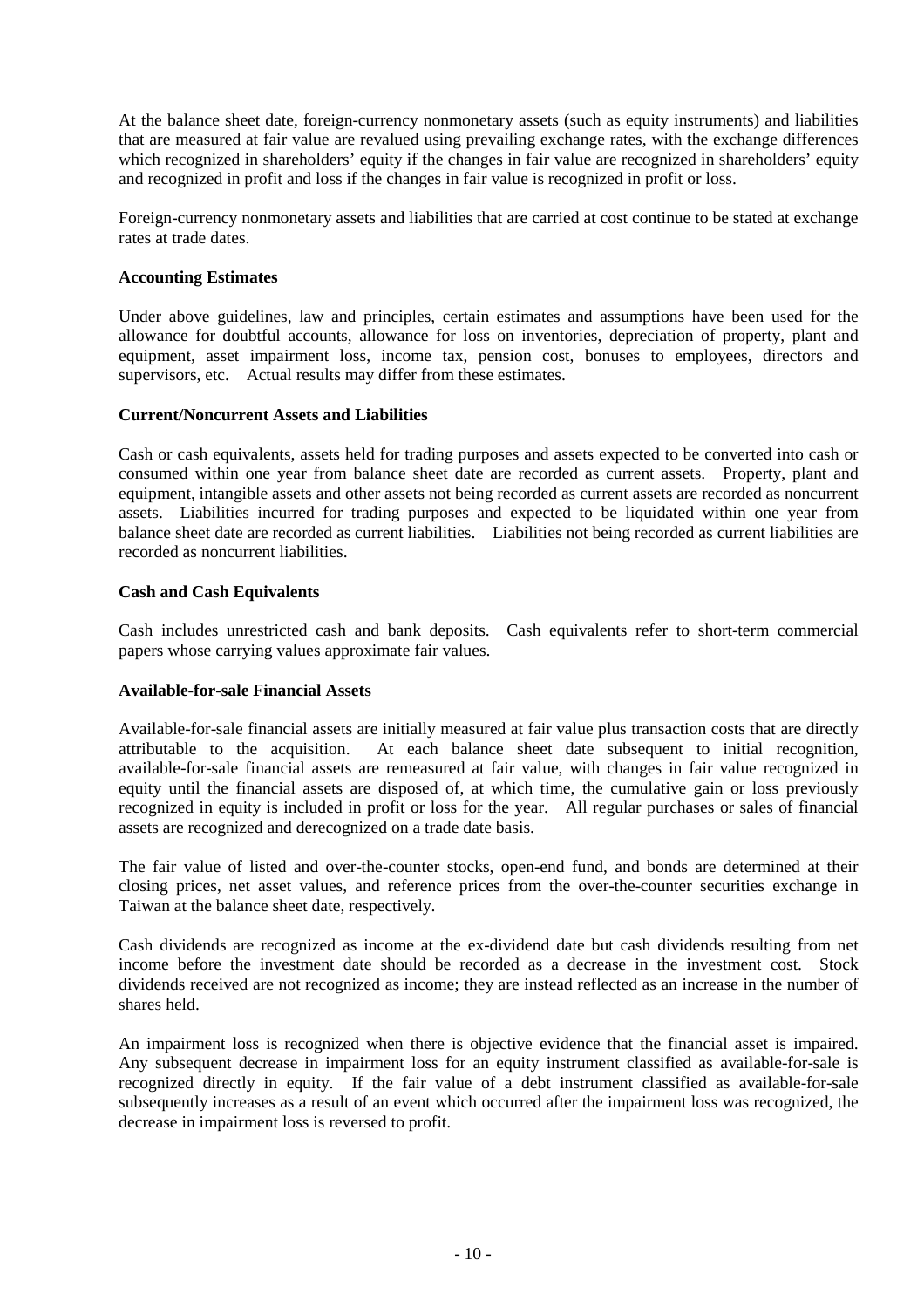## **Financial Assets Carried at Cost**

Equity investments without reliable fair value are carried at their original cost. The accounting process for dividend income is similar with available-for-sale financial assets. If there is objective evidence showing that the asset is impaired, the impairment loss shall be recognized and not allowed to be reversed.

## **Impairment of Accounts Receivable**

As discussed in Note 3 to the financial statements, on January 1, 2011, the Company adopted the third-time revised Statement of Financial Accounting Standards (SFAS) No. 34, "Financial Instruments: Recognition and Measurement." One of the main revisions is that impairment of receivables originated by the Company should be covered by SFAS No. 34. Accounts receivable are assessed for impairment at the end of each reporting period and considered to be impaired when there is objective evidence that, as a result of one or more events that occurred after the initial recognition of the accounts receivable, the estimated future cash flows of the asset have been affected.

## **Inventories**

Inventories consist of raw materials, supplies, work-in-process and merchandise and are stated at the lower of cost or net realizable value. Inventories write-downs are made item by item, except where it may be appropriate to group similar or related items. Net realizable value is the estimated selling price of inventories less all estimated costs of completion and costs necessary to make the sale. Inventories are recorded at standard cost and adjusted to approximate weighted-average cost on the balance sheet date.

## **Long-term Investments at Equity Method**

Investments in which the Company holds 20 percent or more of the investees' voting shares or exercises significant influence over the investees' operating and financial policy decisions are accounted for by the equity method.

The investment cost is allocated to the assets and liabilities of the investee (proportionate to the percentage of ownership) on the basis of their fair values at the date of investment, and the investment cost in excess of the fair value of the identifiable net assets of the investee is recognized as goodwill. Goodwill is not amortized. The fair value of the net identifiable assets of the investee in excess of the investment cost is used to reduce the fair value of each of the noncurrent assets of the investee in proportion to the respective fair values of the noncurrent assets, with any excess recognized as an extraordinary gain.

When the Company subscribes for its investee's newly issued shares at a percentage different from its percentage of ownership in the investee, the Company records the change in its equity in the investee's net assets as an adjustment to investments, with a corresponding amount credited or charged to capital surplus. When the adjustment should be debited to capital surplus, but the capital surplus from long-term investments is insufficient, the shortage is debited to retained earnings.

The Company's investees in which ownership interest is over 50% or with control ability are included in the consolidated financial statements.

## **Property, Plant and Equipment**

Property, plant and equipment are stated at cost less accumulated depreciation and accumulated impairment losses. Borrowing costs directly attributable to the acquisition or construction of property, plant and equipment are capitalized as part of the cost of those assets. Major additions and improvements to property, plant and equipment are capitalized, while costs of repairs and maintenance are expensed currently.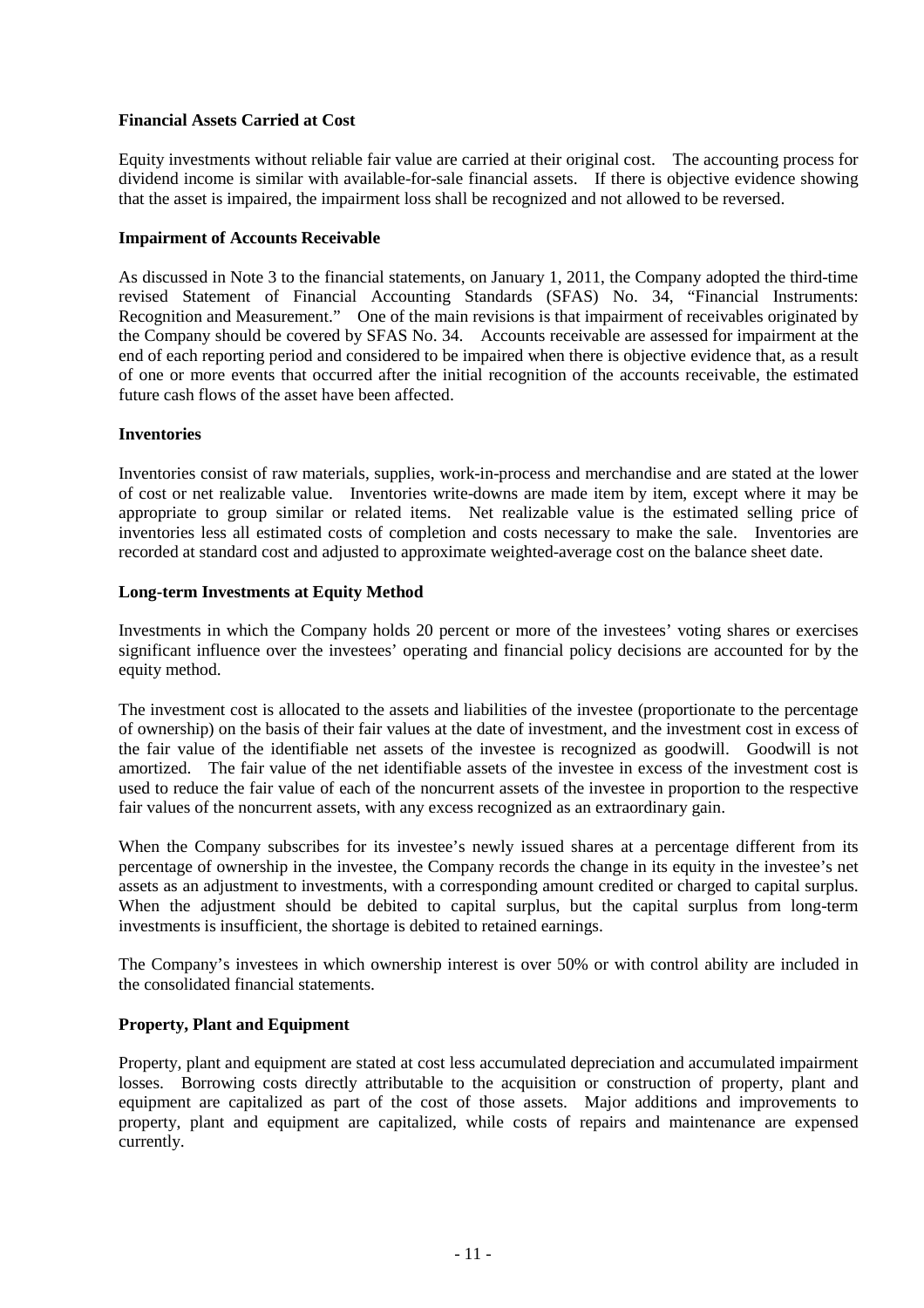Depreciation is provided on a straight-line basis over estimated useful lives as follows:

| <b>Items</b>                             | <b>Estimated Useful Lives</b> |
|------------------------------------------|-------------------------------|
| Buildings and improvements               | 5-50 years                    |
| Machinery and equipment                  | 3-9 years                     |
| Furniture, fixtures and office equipment | 3-8 years                     |
| Other equipment                          | $3-10$ years                  |

Property, plant and equipment still in use beyond their original estimated useful lives are further depreciated over their newly estimated useful lives. Depreciation of revaluated assets is provided on a straight-line basis over their remaining estimated useful lives determined at the time of revaluation.

The related cost (including revaluation increment), accumulated depreciation, accumulated impairment losses and any unrealized revaluation increment of an item of property, plant and equipment are derecognized from the balance sheet upon its disposal. Any gain or loss on disposal of the asset is included in nonoperating gains or losses in the year of disposal.

## **Intangible Assets**

Intangible assets, which mainly are computer software acquired are initially recorded at cost and are amortized on a straight-line basis over their estimated useful lives.

## **Deferred Charges**

Deferred charges are the costs of office decoration and installation of telephone and internet systems and others. The amounts are amortized on a straight-line basis over 2 to 10 years.

#### **Impairment of Assets**

If the recoverable amount of an asset (mainly property, plant and equipment, deferred charges, intangible assets and investments accounted for by the equity method) is estimated to be less than its carrying amount, the carrying amount of the asset is reduced to its recoverable amount. An impairment loss is charged to earnings unless the asset is carried at a revalued amount, in which case the impairment loss is first treated as a deduction to the unrealized revaluation increment and any remaining loss is charged to earnings.

If an impairment loss subsequently reverses, the carrying amount of the asset is increased accordingly, but the increased carrying amount may not exceed the carrying amount that would have been determined had no impairment loss been recognized for the asset in prior years. A reversal of an impairment loss is recognized in earnings, unless the asset is carried at a revalued amount, in which case the reversal of the impairment loss is first recognized as gains to the extent that an impairment loss on the same revalued asset was previously charged to earnings. Any excess amount is treated as an increase in the unrealized revaluation increment.

For the purpose of impairment testing, goodwill is allocated to each of the relevant cash-generating units ("CGUs") that are expected to benefit from the synergies of the acquisition. A CGU to which goodwill has been allocated is tested for impairment annually or whenever there is an indication that the CGU may be impaired. If the recoverable amount of the CGU becomes less than its carrying amount, the impairment is allocated to first reduce the carrying amount of the goodwill allocated to the CGU and then to the other assets of the CGU pro rata on the basis of the carrying amount of each asset in the CGU. A reversal of an impairment loss on goodwill is disallowed.

For long term equity investments for which the Company has significant influence but with no control, the carrying amount (including goodwill) of each investment is compared with its own recoverable amount for the purpose of impairment testing.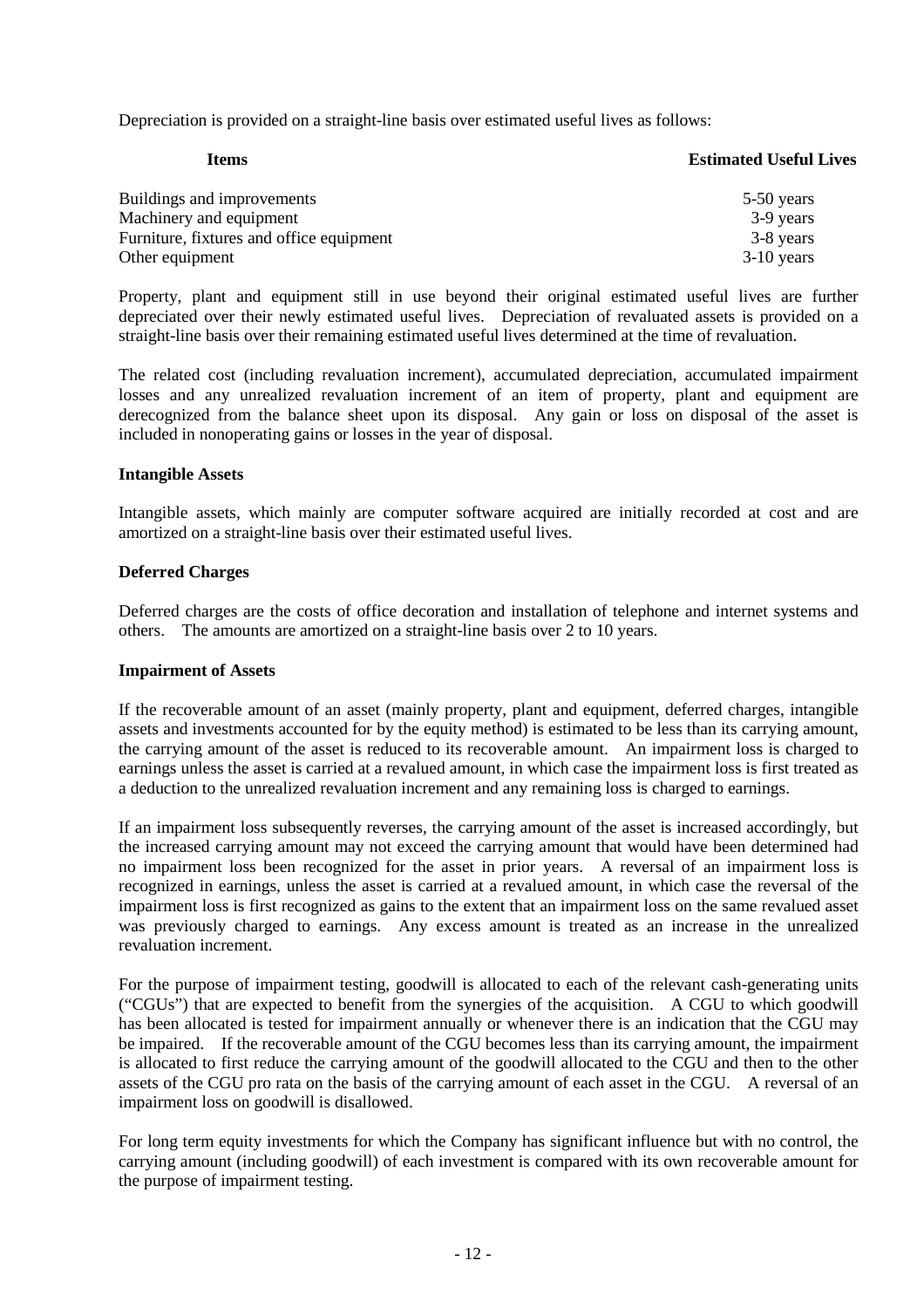## **Pension Cost**

Pension cost under a defined benefit plan is determined by actuarial valuations. Contributions made under a defined contribution plan are recognized as pension cost during the year in which employees render services.

Curtailment or settlement gains or losses of the defined benefit plan are recognized as part of the net periodic pension cost for the year.

## **Income Tax**

The Company adopted Statement of Financial Accounting Standards No. 22, "Accounting for Income Taxes," which requires an asset and liability approach to account for income tax. Deferred income tax assets and liabilities are computed for differences between the financial statement and tax bases of assets and liabilities that will result in taxable or deductible amounts in the future based on enacted tax laws and rates applicable to the periods in which the differences are expected to affect taxable income. Valuation allowance is provided for deferred tax assets with uncertain realization.

If the Company can control the timing of the reversal of a temporary difference between the book value and the tax basis of a long-term equity investment in a foreign subsidiary or joint venture and if the temporary difference is not expected to reverse in the foreseeable future and will, in effect, exist indefinitely, then a deferred tax liability or asset is not recognized.

Tax credits for research and development expenditures are recognized using the flow-through method.

Adjustments of prior years' tax liabilities are added to or deducted from the current year's tax provision.

Income tax on unappropriated earnings at a rate of 10% is expensed in the year of stockholders' approval to retain the earnings which is the year subsequent to the year the earnings are generated.

## **Deferred Credits**

Deferred credits refer to unrealized profits from transactions between the Company and its equity-method investees.

## **Stock-based Compensation**

Employee stock options granted on or after January 1, 2008 are accounted for under SFAS No. 39, "Accounting for Share-based Payment." Under SFAS No. 39, the value of the stock options granted, which is equal to the best available estimate of the number of stock options expected to vest multiplied by the grant-date fair value, is expensed on a straight-line basis over the vesting period, with a corresponding adjustment to capital surplus - employee stock options. The estimate is revised if subsequent information indicates that the number of stock options expected to vest differs from previous estimates.

Employee stock options granted between January 1, 2004 and December 31, 2007 were accounted for under the interpretations issued by the Accounting Research and Development Foundation ("ARDF"). The Company adopted the intrinsic value method, under which compensation cost was recognized on a straight-line basis over the vesting period.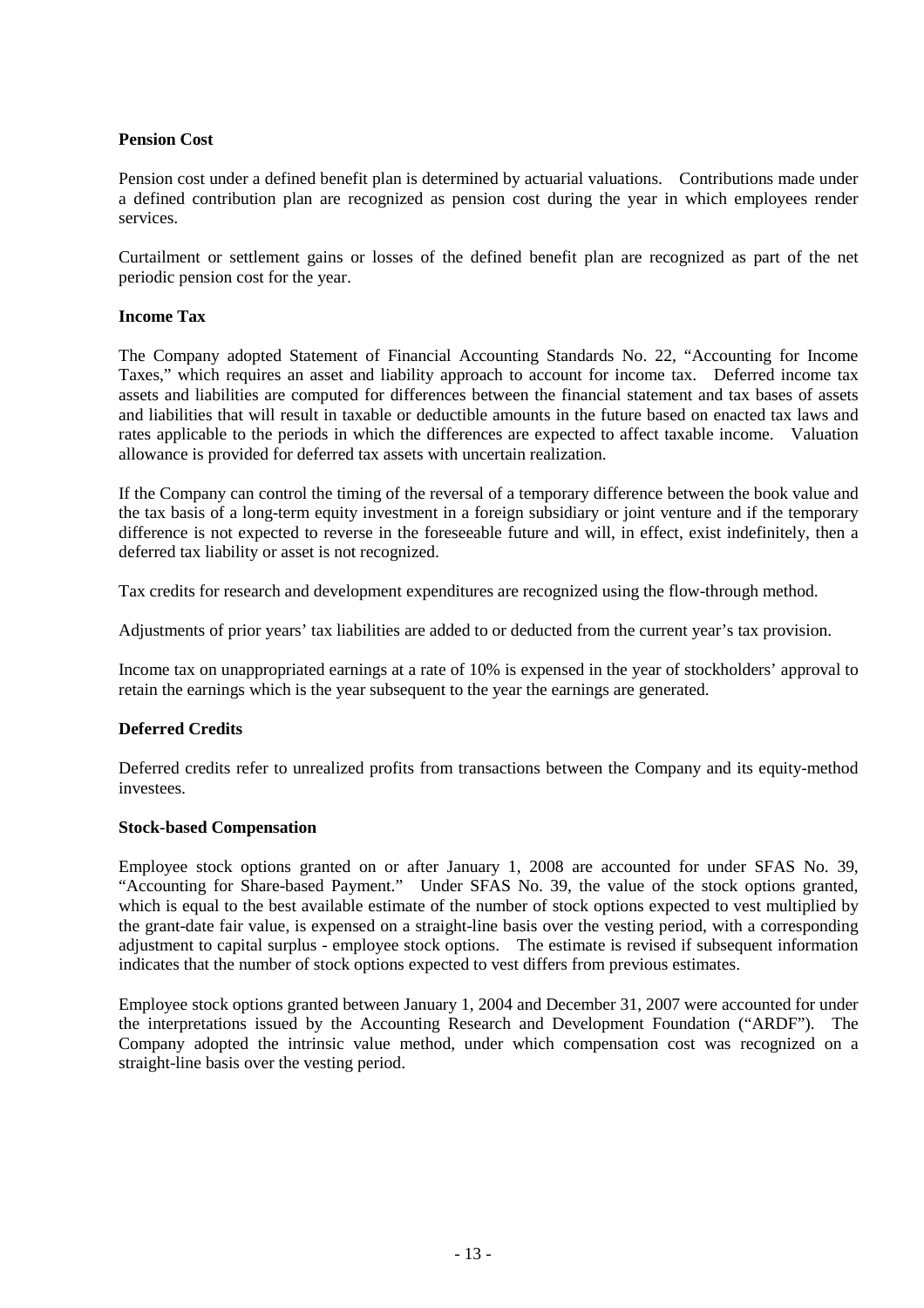### **Sales Recognition**

Revenue from sales of goods is recognized when the Company has transferred to the buyer the significant risks and rewards of ownership of the goods, primarily upon shipment, because the earnings process has been completed and the economic benefits associated with the transaction have been realized or are realizable. Sales returns and allowances are subtracted from sales as these are incurred and the related costs of goods sold are eliminated.

Sales are measured at the fair value agreed by the Company and the buyers. However, if the accounts receivables are due in a year, they are not recorded at discounted value as the fair value approximates the carrying amounts.

#### **Reserve for Sale Warranties**

Reserve for sale warranties is accrued based on the proper percentage of the current sales.

#### **Earnings Per Share**

The amount of basic earnings per common share is calculated by dividing net earnings by the weighted average number of common shares outstanding. On a diluted basis, net earnings and shares outstanding are adjusted to assume the conversion of employee stock options from the date of issuance. Treasury stock method is used to calculate the stock warrants' dilutive potential common shares. However, employee stock options with anti-dilutive effect are excluded from the calculation.

#### **Nonderivative Financial Instruments**

The recognition, valuation, and measurement of nonderivative financial assets and liabilities are made in accordance with the above accounting policies and accounting principles generally accepted in the ROC.

#### **Reclassifications**

Certain accounts in the financial statements as of and for the nine months ended September 30, 2011 have been reclassified to conform to the presentation of the financial statements as of and for the nine months ended September 30, 2012.

## **3. CHANGES IN ACCOUNTING PRINCIPLES**

## **Accounting Treatment for the Financial Instruments**

On January 1, 2011, the Company adopted the newly revised Statement of Financial Accounting Standards (SFAS) No. 34, "Financial Instruments: Recognition and Measurement." The main revision includes loans and receivables originated by the Company under SFAS No. 34. This accounting change did not have a significant effect on the Company's financial statements as of and for the nine months ended September 30, 2011.

#### **Operating Segments**

On January 1, 2011, the Company adopted the newly issued SFAS No. 41, "Operating Segments." The statement requires identification and disclosure of operating segments on the basis of how the Company's chief operating decision maker regularly reviews information in order to allocate resources and assess performance. This statement supersedes SFAS No. 20, "Segment Reporting" and it only changes the disclosure of segment reporting due to the adoption.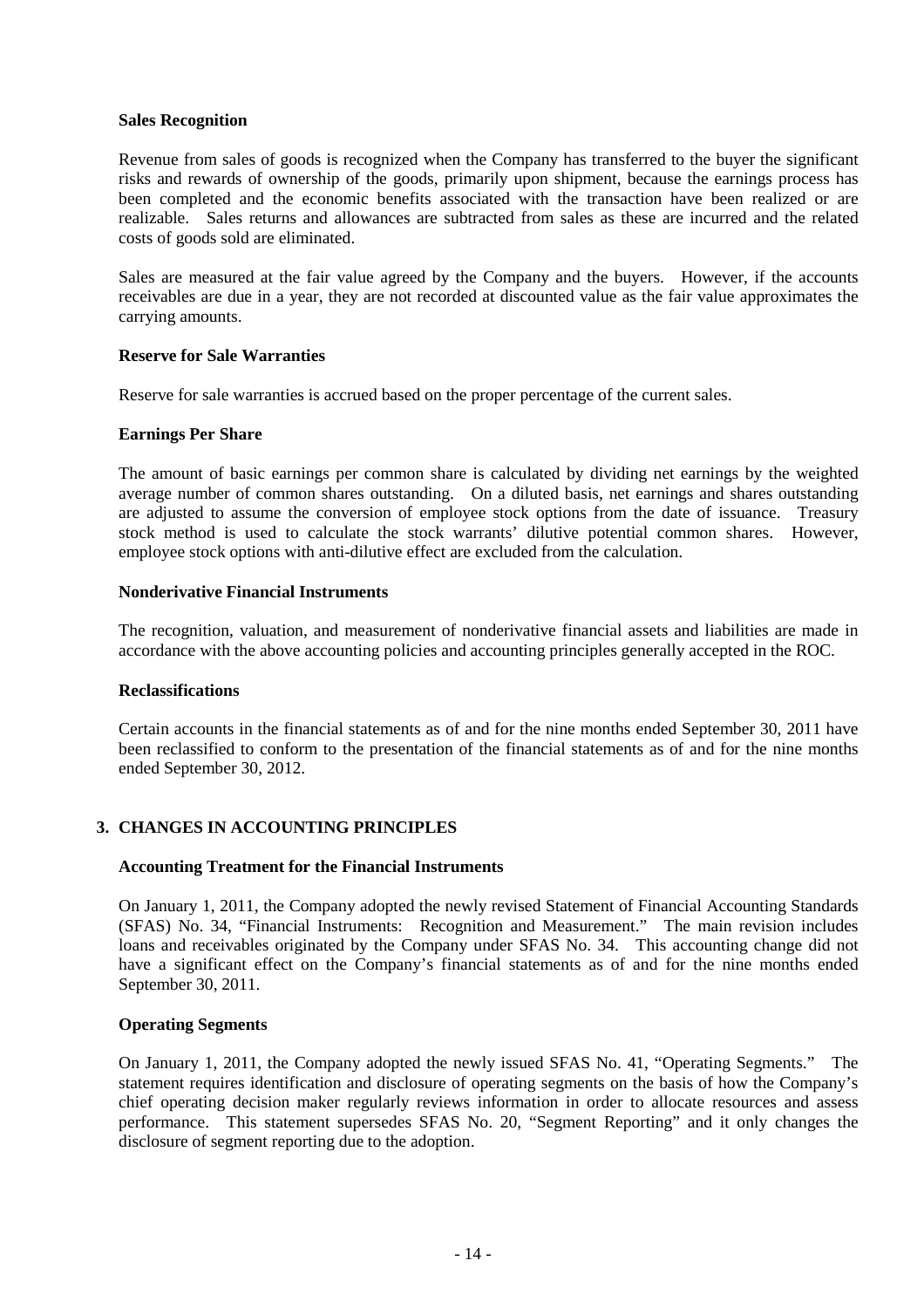## **4. CASH AND CASH EQUIVALENTS**

Cash and cash equivalents as of September 30, 2012 and 2011 were as follows:

|                           | 2012      | 2011      |
|---------------------------|-----------|-----------|
| Cash on hand              | \$<br>848 | \$<br>909 |
| Checking accounts         | 638       | 3,559     |
| Savings accounts          | 81,708    | 96,260    |
| Foreign-currency accounts | 982,154   | 681,171   |
| Time deposits             |           | 60,000    |
| Short-term notes          |           | 289,557   |
|                           | ,065,348  | 1,131,456 |

## **5. ACCOUNTS RECEIVABLE**

Accounts receivable as of September 30, 2012 and 2011 were as follows:

| 2012        | 2011                             |
|-------------|----------------------------------|
| \$1,309,248 | \$1,324,454                      |
| (22,067)    | (44, 719)                        |
|             | <u>1,279,735</u><br>1,089,409    |
|             |                                  |
| 145,689     | 1,089,409                        |
|             | 2,369,144                        |
|             | 1,287,181<br>145,689<br>,432,870 |

## **6. OTHER FINANCIAL ASSETS, CURRENT**

Other financial assets, current as of September 30, 2012 and 2011 were as follows:

|                                                                   | 2012                | 2011                |
|-------------------------------------------------------------------|---------------------|---------------------|
| Other receivables from related parties (Note 21)<br><b>Others</b> | \$320,908<br>39,198 | \$435,841<br>24,084 |
|                                                                   | 360,106             | 459,925             |

## **7. INVENTORIES**

Inventories as of September 30, 2012 and 2011 were as follows:

|                 | 2012       | 2011    |
|-----------------|------------|---------|
| Raw materials   | 4,179<br>S | 4,846   |
| Work-in-process | 544        | 1,072   |
| Merchandise     | 375,014    | 482,397 |
|                 | 379.737    | 488,315 |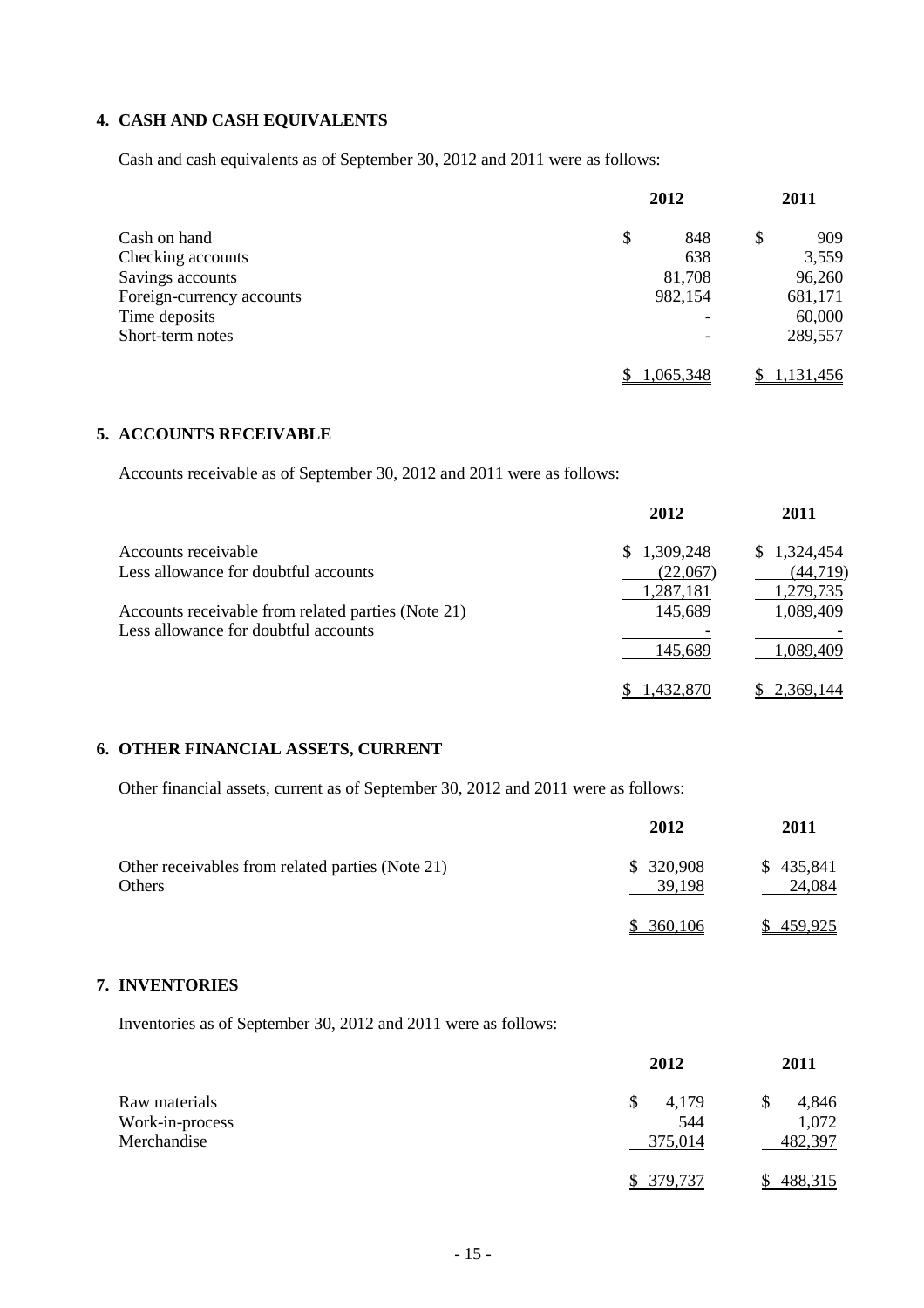As of September 30, 2012 and 2011, valuation allowances of inventories both were \$53,327 thousand.

For the nine months ended September 30, 2012 and 2011, the Company's cost of goods sold was \$7,106,796 thousand and \$7,856,561 thousand, respectively.

### **8. AVAILABLE-FOR-SALE FINANCIAL ASSETS, NONCURRENT**

Available-for-sale financial assets, noncurrent as of September 30, 2012 and 2011 were as follows:

|                               | 2012     | 2011     |
|-------------------------------|----------|----------|
| Marketable equity securities  |          |          |
| Hua Jung Components Co., Ltd. | \$31,458 | \$31,579 |

Hua Jung Components Co., Ltd. decreased its paid-in capital by cash at a rate of 18% in September 2012 and the Company received \$9,195 thousand. For the nine months ended September 30, 2012 and 2011, the Company's recognition of unrealized gain (loss) on available-for-sale financial assets was \$7,296 thousand and \$(1,463) thousand, respectively. The amount was recorded as "stockholder's equity-unrealized gain (losses) on financial instruments" as of September 30, 2012 and 2011.

## **9. FINANCIAL ASSETS CARRIED AT COST, NONCURRENT**

Financial assets carried at cost, noncurrent as of September 30, 2012 and 2011 were as follows:

|                                     | 2012     | 2011     |
|-------------------------------------|----------|----------|
| Bao-Dian Venture Capital Co., Ltd.  | \$30,000 | \$30,000 |
| Yuan-Jing Venture Capital Co., Ltd. | 33,500   | 33,500   |
| Asia Tech Taiwan Venture Fund       | 12,748   | 15,057   |
| NeoPac Lighting Limited             | 32,224   | 32,224   |
| Less: Accumulated impairment        | (61,969) | (61,969) |
|                                     | 46,503   | 48,812   |

The stocks and other investments mentioned above do not have open pricing and reliable fair values, thus they are carried at cost. The Company performed impairment testing on them periodically.

Bao-Dian Venture Capital Co., Ltd. and NeoPac Lighting Limited have experienced continuous operating loss, the Company recognized \$4,745 thousand and \$7,224 thousand impairment loss for the nine months ended September 30, 2011, respectively. Bao-Dian Venture Capital Co., Ltd. decreased its paid-in capital to write-off its accumulated deficits for the nine months ended September 30, 2012, at a rate of 55%. As a result, its paid-in capital was \$128,700 thousand as of September 30, 2012.

Yuan-Jing Venture Capital Co., Ltd. had paid-in capital of \$925,000 thousand as of January 1, 2011. It decreased its paid-in capital by cash in the amount of \$305,250 thousand at a rate of 33% in 2011 and the Company received \$16,500 thousand as capital return. As a result, its paid-in capital was \$619,750 thousand as of September 30, 2012.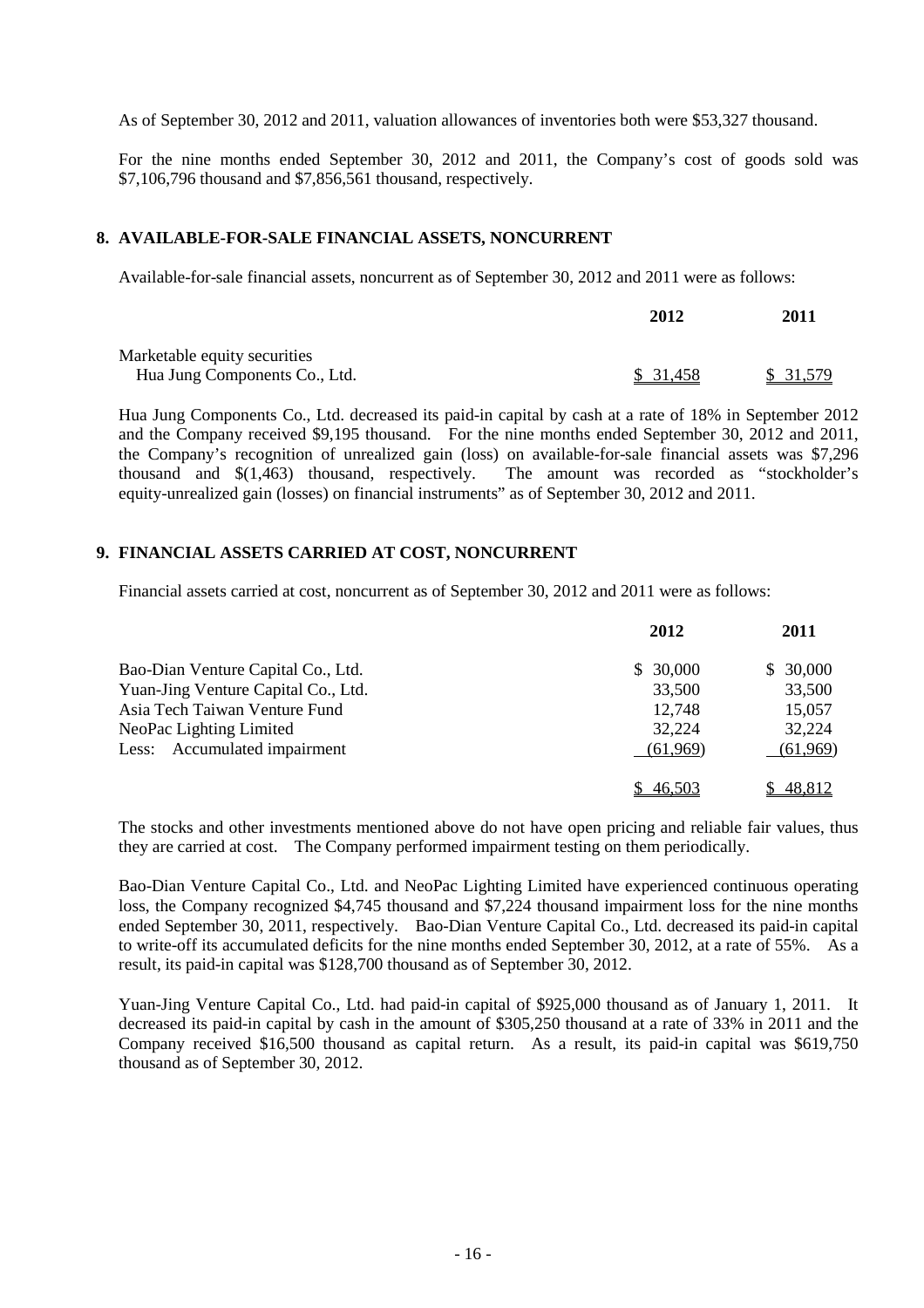## **10. LONG-TERM EQUITY INVESTMENTS AT EQUITY METHOD**

Long-term equity investments at equity method as of September 30, 2012 and 2011 were as follows:

|                                              | 2012                 |                          |                         | 2011                     |                         |
|----------------------------------------------|----------------------|--------------------------|-------------------------|--------------------------|-------------------------|
|                                              | <b>Original Cost</b> | Carrying<br><b>Value</b> | Ownership<br>Percentage | Carrying<br><b>Value</b> | Ownership<br>Percentage |
| Phihong International Corp.                  | \$2,727,245          | \$ 3.131,655             | 100.00                  | \$ 3.157,627             | 100.00                  |
| Phihong USA Corp.                            | 207,203              | 778.602                  | 100.00                  | 637,617                  | 100.00                  |
| Phitek International Co., Ltd.               | 63.286               | 508.694                  | 100.00                  | 538,012                  | 100.00                  |
| Guang-Lai Investment Co., Ltd.               | 239,758              | 228,285                  | 100.00                  | 269,237                  | 100.00                  |
| Ascent Alliance Ltd.                         | 195,449              | 343,019                  | 100.00                  | 384,579                  | 100.00                  |
| American Ballast Corp.                       | 16,579               | 15,397                   | 100.00                  | 15.910                   | 100.00                  |
| Phihong PWM Brasil Ltda.                     | 8.258                | $\overline{\phantom{a}}$ | 60.00                   | $\overline{\phantom{0}}$ | 60.00                   |
| First International Computer Do Brasil Ltda. | 67,618               | $\overline{\phantom{a}}$ | 33.85                   |                          | 33.85                   |
| Hao-Xuan Venture Capital Co., Ltd.           | 59,851               | 60.941                   | 24.67                   | 69,554                   | 24.67                   |
| H&P Venture Capital Investment Corp.         | 150,000              | 144,921                  | 32.26                   | 148,748                  | 32.26                   |
| Phihong Technology Japan Co., Ltd.           | 132,254              | 47,232                   | 100.00                  | 7,941                    | 100.00                  |
|                                              | \$ 3,867,501         | \$5.258.746              |                         | \$ 5.229.225             |                         |

Long-term equity investment (loss) income for the nine months ended September 30, 2012 and 2011 is summarized as follows:

|                                      | 2012        | 2011        |
|--------------------------------------|-------------|-------------|
| Phihong International Corp.          | \$(130,801) | 25,599<br>S |
| Phihong USA Corp.                    | 121,742     | 59,670      |
| Phitek International Co., Ltd.       | (8,981)     | 99,309      |
| Guang-Lai Investment Co., Ltd.       | (12,703)    | (19,752)    |
| Ascent Alliance Ltd.                 | (8,391)     | (93, 423)   |
| American Ballast Corp.               | 25          | 29          |
| Hao-Xuan Venture Capital Co., Ltd.   | 5,781       | 3,894       |
| H&P Venture Capital Investment Corp. | (2,040)     | (1,252)     |
| Phihong Technology Japan Co., Ltd.   | (25,213)    | (14, 547)   |
|                                      | (60.581     | 59,527      |

The above-mentioned investees, which the Company recognized its investment income (loss) was based on unreviewed financial statements for the nine months ended September 30, 2012 and 2011 are as follows:

|                   | 2012                                 | 2011                                 |
|-------------------|--------------------------------------|--------------------------------------|
|                   |                                      |                                      |
| Name of investees | HaoXuan Venture Capital Co., Ltd.    | Hao-Xuan Venture Capital Co., Ltd.   |
|                   | H&P Venture Capital Investment Corp. | H&P Venture Capital Investment Corp. |
|                   | GuangLai Investment Co., Ltd.        | Guang-Lai Investment Co., Ltd.       |
|                   | Phihong Technology Japan Co., Ltd.   | Phihong Technology Japan Co., Ltd.   |

Phihong International Corp. (PHI) was incorporated in the British Virgin Islands in 1996. Through PHI, the Company made additional investments in Phihong (Dongguan), Phitek (Tianjin) and Phihong (Suzhou) to manufacture various power supplies in Mainland China. The Company had made additional investments of \$238,942 thousand in cash in PHI for the nine months ended September 30, 2012. Its paid-in capital was US\$87,871 thousand as of September 30, 2012.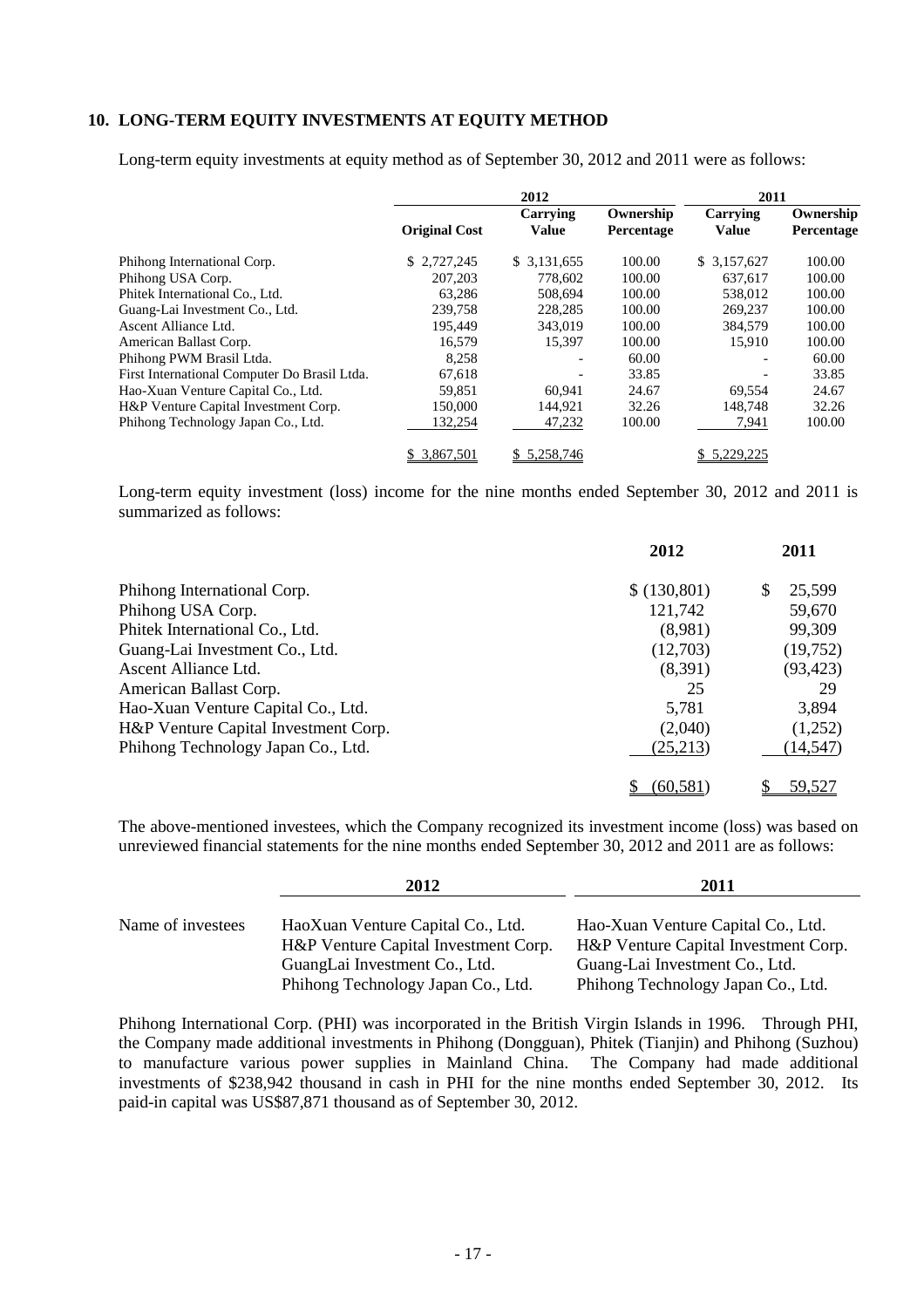Phihong USA Corp. (PHA) was incorporated in the USA in 1997 as the Company's sales agent. Its paid-in capital was US\$6,200 thousand as of September 30, 2012.

Phitek International Co., Ltd. (PHK) was incorporated in the British Virgin Islands in 1999. Through PHK, the Company made additional investments in Phitek (Dongguan) to manufacture various power supplies in Mainland China. Its paid-in capital was US\$2,200 thousand as of September 30, 2012.

Guang-Lai Investment Co., Ltd. (Guang-Lai) was incorporated in Taiwan in October 2001. It primarily engages in investing activities. In February 2011, it decreased its paid-in capital by cash amounted to \$100,000 thousand. As a result, its paid-in capital was \$239,758 thousand as of September 30, 2012.

Ascent Alliance Ltd. was incorporated in the British Virgin Islands in June 2004. Through this investee, the Company made additional investments in Shuang-Ying (Dongguan) and Jin-Sheng-Hong (Jiangxi) to manufacture and sell electronic materials. Its paid-in capital was US\$7,003 thousand as of September 30, 2012.

American Ballast Corp. was incorporated in the USA in December 2004 as the Company's sales agent. Its paid-in capital was US\$500 thousand as of September 30, 2012.

The Company's investments in Brazil include 60% ownership interest of Phihong PWM Brasil Ltda. and 33.85% ownership interest of First International Computer Do Brasil Ltda. Additionally, Phihong PWM Brasil Ltda. also holds 21.15% ownership interest of First International Computer Do Brasil Ltda. The other 40% ownership interest of Phihong PWM Brasil Ltda. is held by the local management team. According to cooperation mode between the Company and the local management team and Brazilian local laws, the Company has no controlling power over Phihong PWM Brasil Ltda. Because the recoverability of the investments in Phihong PWM Brasil Ltda. and First International Computer Do Brasil Ltda. is considered remote, the Company reduced the carrying value of both investments to zero.

Hao-Xuan Venture Capital Co., Ltd. ("Hao-Xuan") was incorporated in May 2004 to engage in investing activities. The Company had paid-in capital of \$387,000 thousand as of January 1, 2011. It decreased its paid-in capital by cash amounted to \$44,509 thousand and \$99,846 thousand for the nine months ended September 30, 2012 and 2011, respectively. The Company had received the amount of \$10,979 thousand and \$24,628 thousand, respectively. As a result, its paid-in capital was \$242,645 thousand as of September 30, 2012.

Phihong Technology Japan Co., Ltd. ("PHJ") was incorporated in Japan in April 2010. It primarily engages in sales of power components. The Company had paid-in capital of JPY150,000 thousand as of December 31, 2011. For the nine months ended September 30, 2012, it increased its paid-in capital by cash in the amount of JPY200,000 thousand. As a result, its paid-in capital was JPY350,000 thousand as of September 30, 2012.

H&P Venture capital Investment Corp. was incorporated in May 2011. It primarily engages in investing activities. Its paid-in capital was \$465,000 thousand as of September 30, 2012.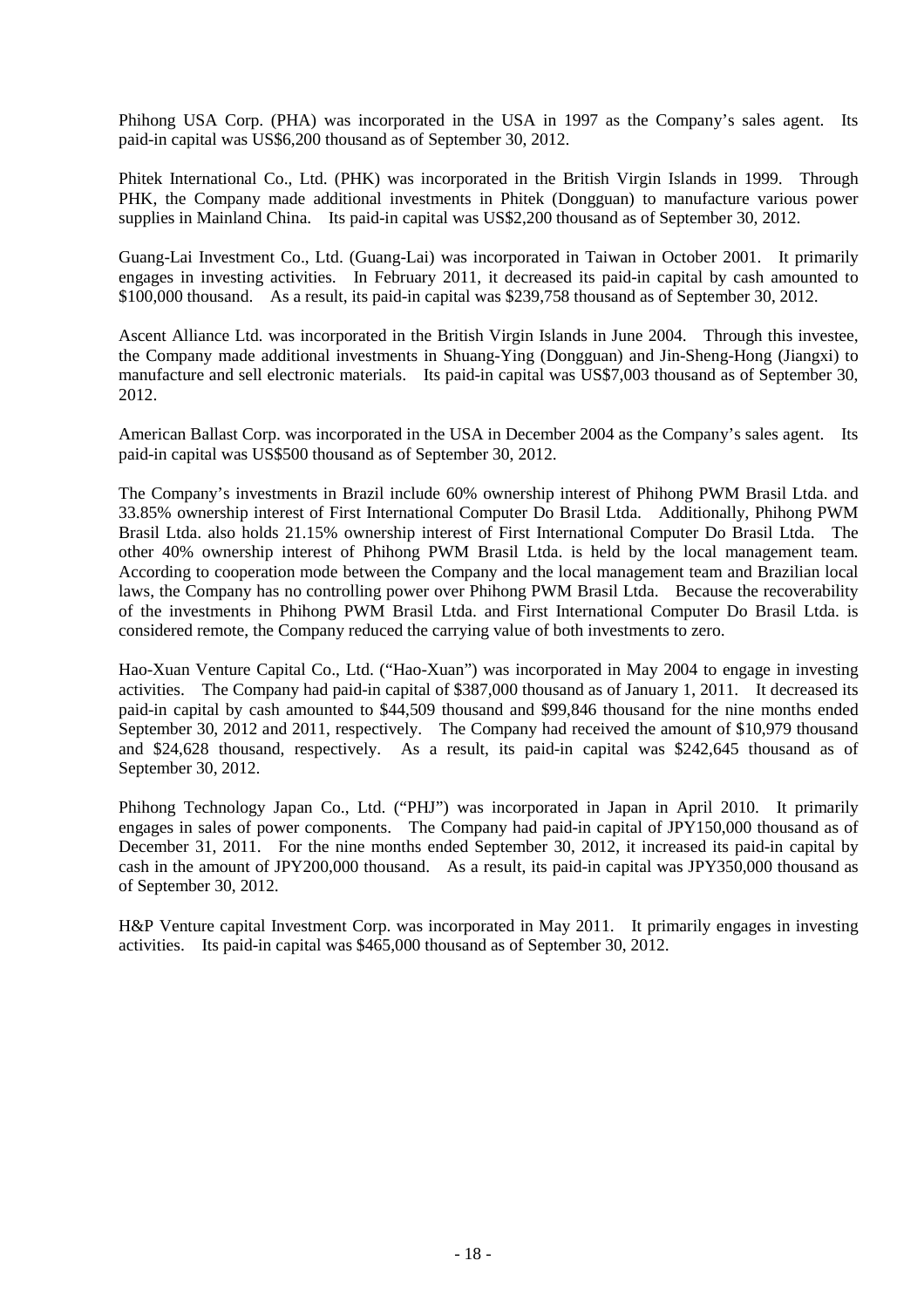## **11. PROPERTY, PLANT AND EQUIPMENT**

|                                          | 2012      |                                           |                          | 2011              |
|------------------------------------------|-----------|-------------------------------------------|--------------------------|-------------------|
|                                          | Cost      | <b>Accumulated</b><br><b>Depreciation</b> | Carrying<br><b>Value</b> | Carrying<br>Value |
| Land                                     | \$207,436 | \$                                        | 207,436<br>S.            | \$207,436         |
| Buildings and improvements               | 295,212   | 118,446                                   | 176,766                  | 187,265           |
| Machinery and equipment                  | 138,395   | 84,515                                    | 53,880                   | 45,227            |
| Furniture, fixtures and office equipment | 114,917   | 97,537                                    | 17,380                   | 26,570            |
| Other equipment                          | 61,509    | 16,740                                    | 44,769                   | 16,506            |
| Prepayments for purchase of equipment    | 2,535     |                                           | 2,535                    | 100               |
|                                          | 820,004   | 317,238                                   | 502,766                  | 483,104           |

Property, plant and equipment as of September 30, 2012 and 2011 were as follows:

In March 2011, the Company had purchased a parcel of land amounted to \$85,136 thousand in Yongkang Dist, Tainan City for factory.

Under the long-term loan agreement, the Company has mortgaged the following property, plant and equipment as collaterals.

|                                    | September 30         |                      |  |
|------------------------------------|----------------------|----------------------|--|
|                                    | 2012                 | 2011                 |  |
| Land<br>Buildings and improvements | \$112,450<br>162,154 | \$112,450<br>171,985 |  |
|                                    | \$274,604            | 284,435              |  |

## **12. OTHER PAYABLES**

|                                            | September 30  |              |  |
|--------------------------------------------|---------------|--------------|--|
|                                            | 2012          | 2011         |  |
| Accrued expenses                           | \$<br>500,722 | S<br>662,049 |  |
| Bonus payable                              | 160,488       | 405,955      |  |
| Salaries payable                           | 123,178       | 134,419      |  |
| Materials payable on deputy procurement    | 1,435,649     | 1,582,662    |  |
| Other payable to related parties (Note 21) | 226,699       | 219,530      |  |
| Others                                     | 1,498         | 1,569        |  |
|                                            | 2,448,234     | 3.006.184    |  |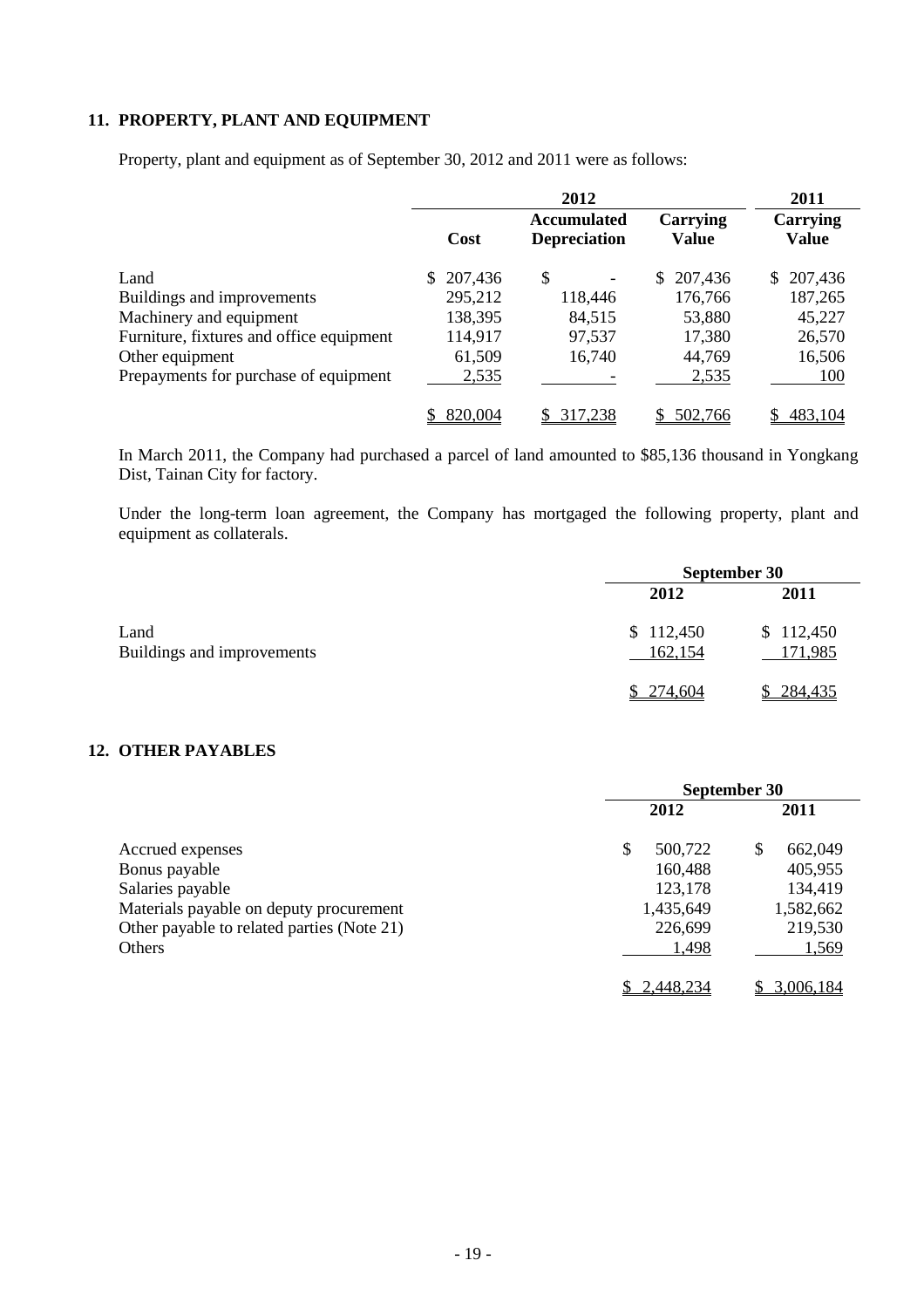## **13. LONG-TERM DEBTS**

Long-term debts as of September 30, 2012 and 2011 were as follows:

|                                                              | 2012      | 2011    |
|--------------------------------------------------------------|-----------|---------|
| Hua Nan Bank                                                 |           |         |
| Medium-term secured loan. The loan term was from September   |           |         |
| 27, 2012 to September 27, 2014. Interest rate was 1.37% on   |           |         |
| September 30, 2012. Interest is paid monthly. The principal  |           |         |
| of \$200,000 thousand will be paid on September 27, 2014.    | \$200,000 | S       |
| Medium-term secured loan. The loan term was from September   |           |         |
| 30, 2010 to September 30, 2017; interest rate was 1.37% on   |           |         |
| September 30, 2011. Interest is paid monthly. The principal  |           |         |
| is due in monthly installments commencing from September 30, |           |         |
| 2012. The full principle was early repaid in December 2011.  |           | 200,000 |
|                                                              |           |         |
|                                                              | 200,000   | 200,000 |

The pledged properties and endorsements/guarantees as collaterals for bank loans, please see Notes 11, 21 and 22 to the financial statements.

## **14. CAPITAL STOCK**

#### a. Common stock

|                        | September 30 |           |  |
|------------------------|--------------|-----------|--|
|                        | 2012         | 2011      |  |
| Authorized capital     |              |           |  |
| Shares (in thousands)  | 600,000      | 600,000   |  |
| Par value (in dollars) |              |           |  |
| Capital                | 6,000,000    | 6,000,000 |  |
| Issued capital         |              |           |  |
| Shares (in thousands)  | 277,044      | 274,933   |  |
| Par value (in dollars) |              |           |  |
| Capital                | 2,770,439    | 2.749.329 |  |

- b. The Company's outstanding capital amounted to \$2,725,939 thousand on January 1, 2011. The employee stock warrant holders exercised 1,477 thousand common shares and 62 thousand common shares at an exercise price of \$21.90 and \$20.50, respectively, and exercised 800 thousand common shares for advanced collections for capital stock transferred to capital stock between January 1, 2011 to September 30, 2011. As of September 30, 2011, the Company's outstanding capital amounted to \$2,749,329 thousand, divided into 274,933 thousand common shares with a par value of NT\$10.
- c. As of January 1, 2012, the Company's outstanding capital amounted to \$2,749,329 thousand. The employee stock warrant holders exercised 1,323 thousand common shares at an exercise price of \$20.50, and exercised 788 thousand common shares for advanced collections for capital stock transferred to capital stock between January 1, 2012 to September 30, 2012. As of September 30, 2012, the Company's outstanding capital amounted to \$2,770,439 thousand, divided into \$277,044 thousand common shares with a par value of NT\$10.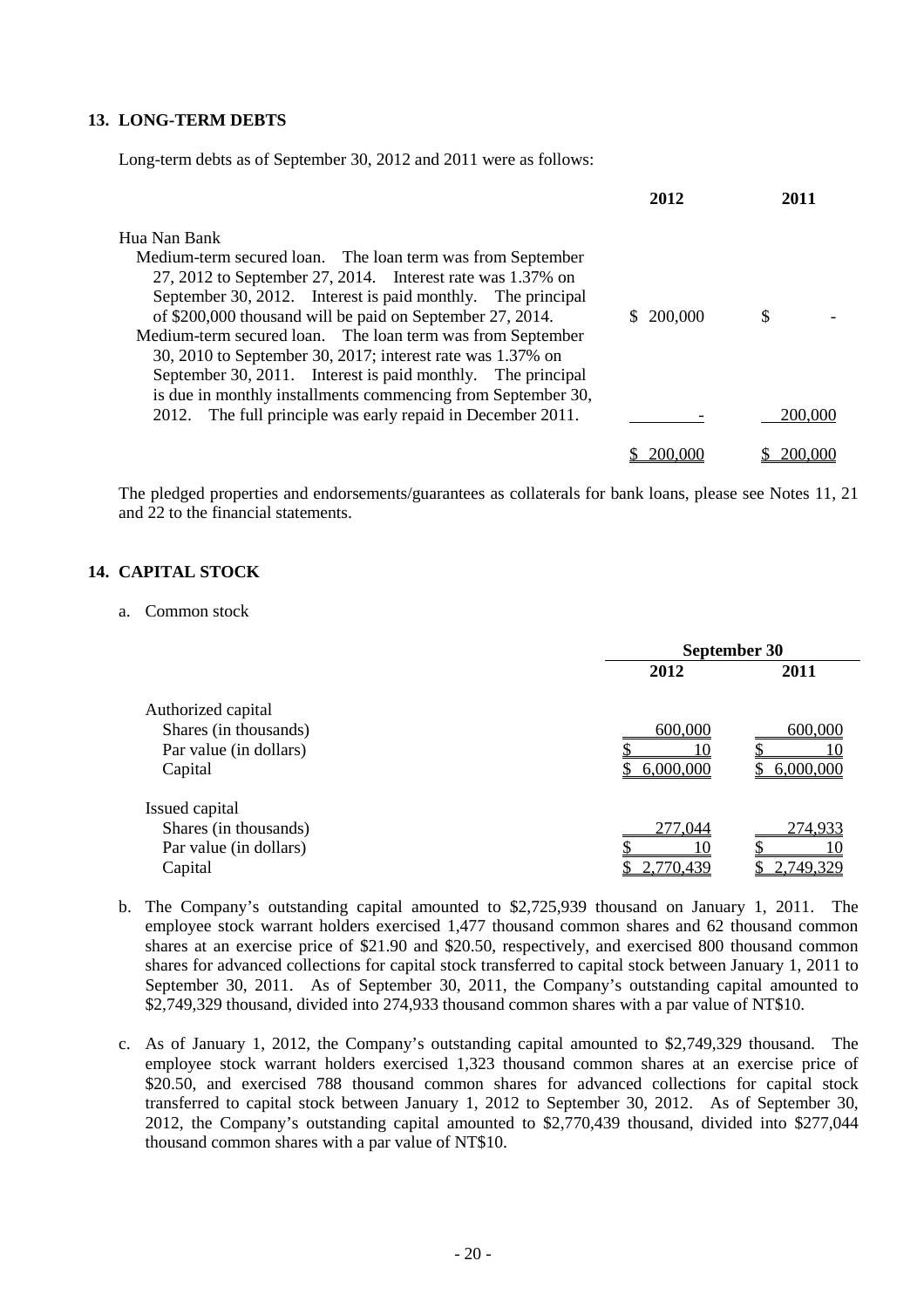### **15. EMPLOYEE STOCK OPTION PLANS**

At the November 23, 2007 meeting, the Board of Directors of the Company resolved to issue employee stock warrants in accordance with Securities and Exchange Law Article 28-3 within the quantity of 15,000 units. Each individual employee stock warrant is granted the right to purchase 1,000 new issued common shares. The exercise price is the closing price of the Company's common shares at the employee stock warrants' issuance date. The warrant holders can exercise the right up to half of the granted warrant units no earlier than two years from the granted date. After three years from the granted date, the warrants holders are eligible to exercise the right up to three-fourth of the granted warrant units. After four years from the granted date, the warrants holders are eligible to exercise all the warrants owned. The options granted are valid for six years and the warrant holders can not exercise the right after six years from the granted date. As of December 28, 2007, the Company issued stock warrants of 15,000 units with the exercise price of \$21.30 per share. The exercise price will be adjusted according to calculating formula when there are stock and cash dividends and issuance of capital stock. As a result, the exercise price was NT\$18.20 per share as of September 30, 2012.

Information about employee stock option plans for the nine months ended September 30, 2012 and 2011 was as follows:

|                                                   | 2012                                                          |                                                         | 2011                                                          |                                                         |
|---------------------------------------------------|---------------------------------------------------------------|---------------------------------------------------------|---------------------------------------------------------------|---------------------------------------------------------|
|                                                   | Number of<br><b>Options</b> (In<br><b>Thousand</b><br>Shares) | Weighted-<br>average<br><b>Exercise</b><br>Price (NT\$) | Number of<br><b>Options</b> (In<br><b>Thousand</b><br>Shares) | Weighted-<br>average<br><b>Exercise</b><br>Price (NT\$) |
| Balance, beginning of period<br>Options exercised | 6,867<br>(1,323)                                              | \$20.50<br>20.50                                        | 9,194<br>(1, 539)                                             | \$21.90<br>21.84                                        |
| Balance, end of period                            | 5.544                                                         | 18.20                                                   | <u>7,655</u>                                                  | 20.50                                                   |
| Options exercisable, end of period                | 5.544                                                         |                                                         | 3,905                                                         |                                                         |

Information about outstanding and exercisable options as of September 30, 2012 and 2011 was as follows:

|                                          |                                                        | <b>Options Outstanding</b>                               | <b>Options Exercisable</b>                                                 |                                                               |                                                                   |
|------------------------------------------|--------------------------------------------------------|----------------------------------------------------------|----------------------------------------------------------------------------|---------------------------------------------------------------|-------------------------------------------------------------------|
| <b>Range of Exercise</b><br>Price (NT\$) | Number of<br><b>Options</b> (In<br>Thousand<br>Shares) | Weighted-<br>average<br><b>Remaining</b><br>Life (Years) | Weighted-<br>average<br><b>Exercise</b><br><b>Thousand</b><br>Price (NT\$) | Number of<br><b>Options</b> (In<br><b>Thousand</b><br>Shares) | Weighted-<br>average<br><b>Exercise</b><br><b>Price</b><br>(NT\$) |
| September 30, 2012                       |                                                        |                                                          |                                                                            |                                                               |                                                                   |
| \$18.20                                  | 5,544                                                  | 1.25                                                     | \$18.20                                                                    | 5,544                                                         | \$18.20                                                           |
| September 30, 2011                       |                                                        |                                                          |                                                                            |                                                               |                                                                   |
| \$20.50                                  | 7,655                                                  | <u>2.25</u>                                              | \$20.50                                                                    | 3.905                                                         | 20.50                                                             |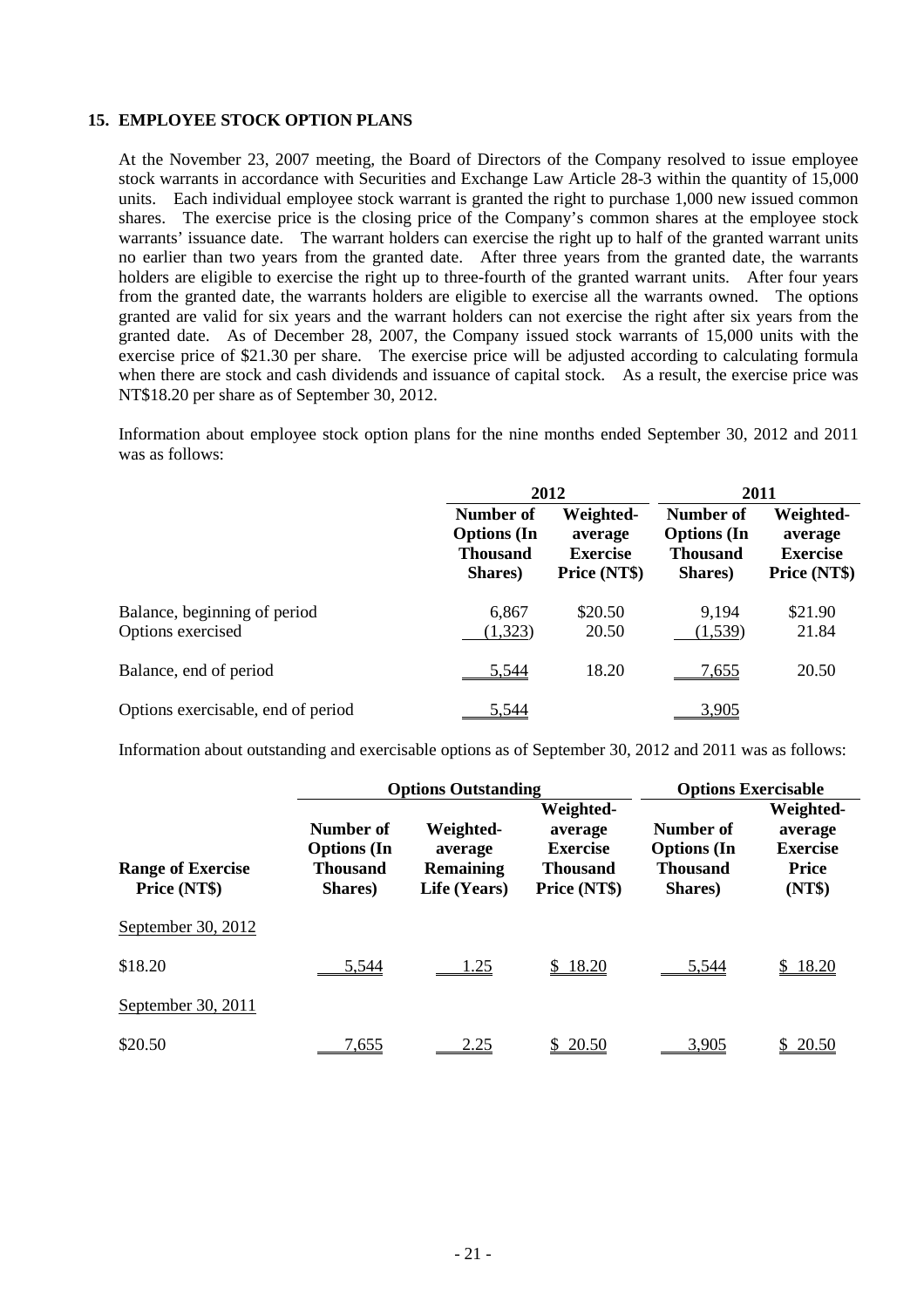Had the Company recognized compensation cost based on the fair value method using the Black-Scholes pricing model, the assumptions and pro forma results of the Company for the nine months ended September 30, 2011 would have been as follows:

**2011** 

| 2.41%       |
|-------------|
| 6 Years     |
| 48.59%      |
|             |
|             |
| \$1,238,410 |
| \$1,231,629 |
|             |
| \$4.51      |
| \$4.48      |
|             |

No more employee stock option information needs to be disclosed for the nine months ended September 30, 2012, because the service years of the employees was expired on December 28, 2011.

## **16. RETAINED EARNINGS**

Under the Company Law of the ROC and the Company's Articles of Incorporation, 10% of the Company's annual earnings, net of tax and any deficit, should first be appropriated as legal reserve until such reserve equals to the amount of the Company's capital, and then a special reserve should be appropriated as required by laws or domestic authorities.

Any remaining earnings plus unappropriated earnings accumulated by prior years, unless to be retained partially by the Company or resolved otherwise by the stockholders, and plan to assign proposal, draw shareholders to recognize and should be appropriated as follows:

- a. Not greater than 2% as remuneration to directors and supervisors;
- b. Not less than 10% as bonuses to employees; and
- c. The remaining as dividends, of which at least 10% should be cash dividends.

Under the Company Law, capital surplus can only be used to offset a deficit. However, the capital surplus from shares issued in excess of par may be capitalized, which however is limited to a certain percentage of the Company's paid-in capital. Under the revised Company Law issued on January 4, 2012, the aforementioned capital surplus also may be distributed in cash. Legal reserve shall be appropriated until it has reached the Company's paid-in capital. This reserve may be used to offset a deficit. Under the aforesaid revised Company Law, when the legal reserve has exceeded 25% of the Company's paid-in capital, the excess may be transferred to capital or distributed in cash.

For the nine months ended September 30, 2012 and 2011, the bonus to employees was \$38,467 thousand and \$200,622 thousand, respectively, and the remuneration to directors and supervisors was \$4,274 thousand and \$22,292 thousand, respectively. The bonus to employees and remuneration to directors and supervisors represented 20%, of net income (net of the bonus and remuneration). Material differences between such estimated amounts and the amounts proposed by the Board of Directors in the following year are adjusted for in the current year. If the actual amounts subsequently resolved by the shareholders differ from the proposed amounts, the differences are recorded in the year of shareholders' resolution as a change in accounting estimate. If a share bonus is resolved to be distributed to employees, the number of shares is determined by dividing the amount of the share bonus by the closing price (after considering the effect of cash and stock dividends) of the shares of the day immediately preceding the shareholders' meeting.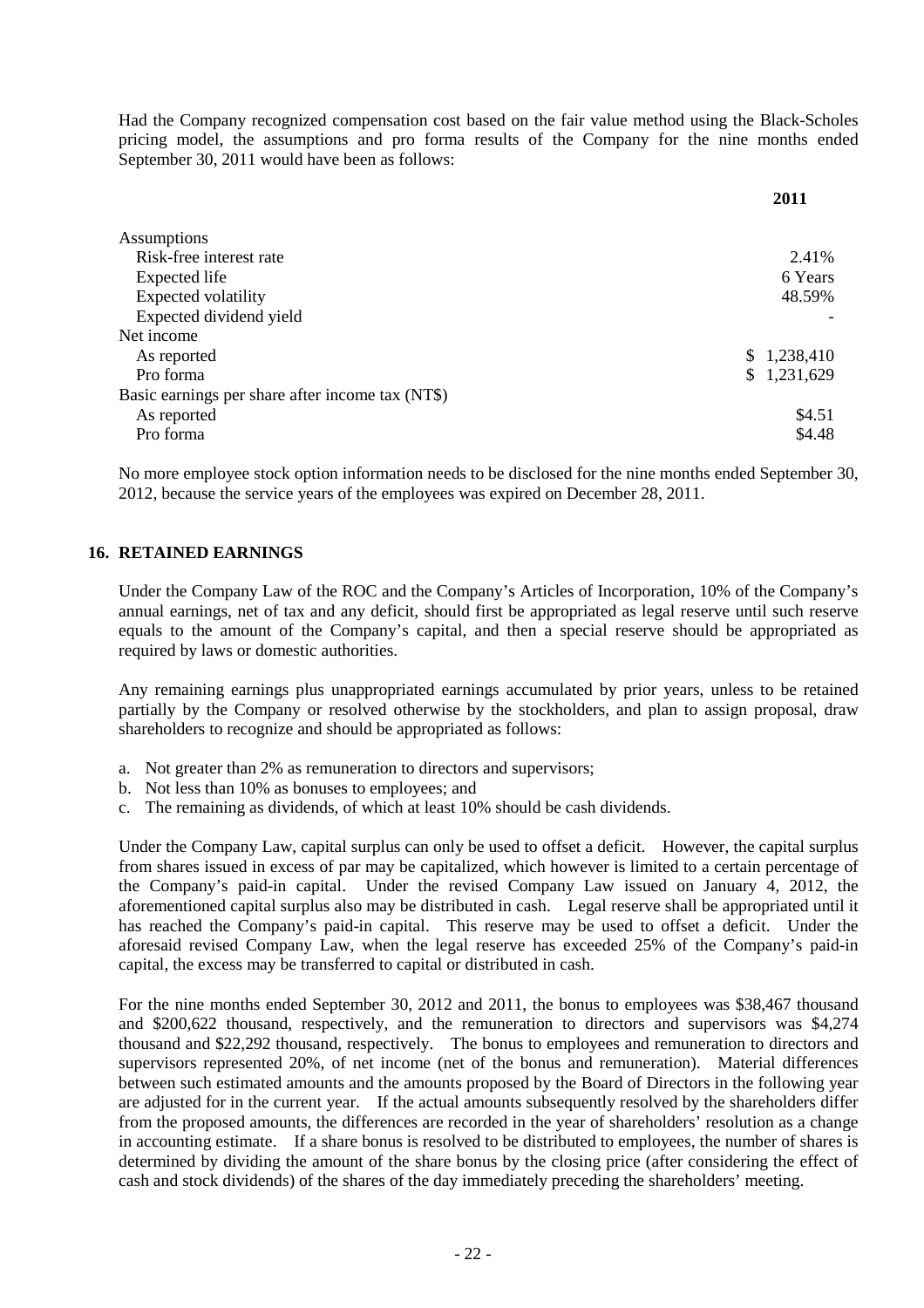The appropriations of earnings for 2011 and 2010 had been approved in the shareholders' meetings on June 19, 2012 and June 15, 2011, respectively. The appropriations and dividends per share were as follows:

|                                 |                          | <b>Appropriation of Earnings</b> |                        | <b>Dividends Per Share</b><br>(NT\$) |
|---------------------------------|--------------------------|----------------------------------|------------------------|--------------------------------------|
|                                 | For<br><b>Year 2011</b>  | For<br><b>Year 2010</b>          | For                    | For<br><b>Year 2011 Year 2010</b>    |
| Legal reserve<br>Cash dividends | 142,565<br>\$<br>995,969 | 161,204<br>S<br>1,057,779        | $\mathbb{S}$ -<br>3.59 | $\overline{\phantom{a}}$<br>3.85     |
|                                 | 1.138.534                | 218,983. ا                       |                        |                                      |

The stockholders' meeting approved the following appropriation of the 2011 and 2010 earnings: \$236,998 thousand and \$267,167 thousand as employees' bonuses and \$19,620 thousand and \$23,000 thousand as remuneration to directors and supervisors. The approved amounts of the bonus to employees and the remuneration to directors and supervisors have no difference from the accrual amounts.

Information about the bonus to employees, directors and supervisors is available on the Market Observation Post System website of the Taiwan Stock Exchange.

## **17. PERSONNEL, DEPRECIATION AND AMORTIZATION EXPENSES**

Personnel expense, depreciation, depletion and amortization for the nine months ended September 30, 2012 and 2011 are summarized as follows:

| <b>Function</b>                      | 2012                      |                                     |              | 2011                             |                                     |              |  |
|--------------------------------------|---------------------------|-------------------------------------|--------------|----------------------------------|-------------------------------------|--------------|--|
| <b>Expense Item</b>                  | <b>Operating</b><br>Costs | <b>Operating</b><br><b>Expenses</b> | <b>Total</b> | <b>Operating</b><br><b>Costs</b> | <b>Operating</b><br><b>Expenses</b> | <b>Total</b> |  |
| Personnel expenses                   |                           |                                     |              |                                  |                                     |              |  |
| <b>Salaries</b>                      | 28,587                    | 317,653<br>\$.                      | 346,240      | 42,003                           | 470,581<br>\$                       | 512,584      |  |
| Labor insurance and health insurance | 1,577                     | 19.657                              | 21.234       | 1,376                            | 16,462                              | 17,838       |  |
| Pension cost                         | 1,813                     | 12.395                              | 14.208       | 1.785                            | 11.761                              | 13,546       |  |
| <b>Others</b>                        | 1,331                     | 14.793                              | 16.124       | 1.595                            | 15.549                              | 17,144       |  |
| Depreciation expenses                | 1.261                     | 34,082                              | 35,343       | 1.034                            | 22,972                              | 24,006       |  |
| Amortization expenses                | -                         | 6.981                               | 6.981        | 1.679                            | 28.396                              | 30,075       |  |

## **18. INCOME TAX**

The provision for income tax for the nine months ended September 30, 2012 and 2011 was as follows:

|                                                                                                                                                      | 2012             | 2011                |
|------------------------------------------------------------------------------------------------------------------------------------------------------|------------------|---------------------|
| Provision for income tax expense - current period<br>Additional tax at 10% unappropriated earnings<br>Adjustments of prior year's income tax expense | 66,188<br>28,712 | \$238,053<br>38,770 |
| Income tax expense, net                                                                                                                              | 94.900           | \$276,823           |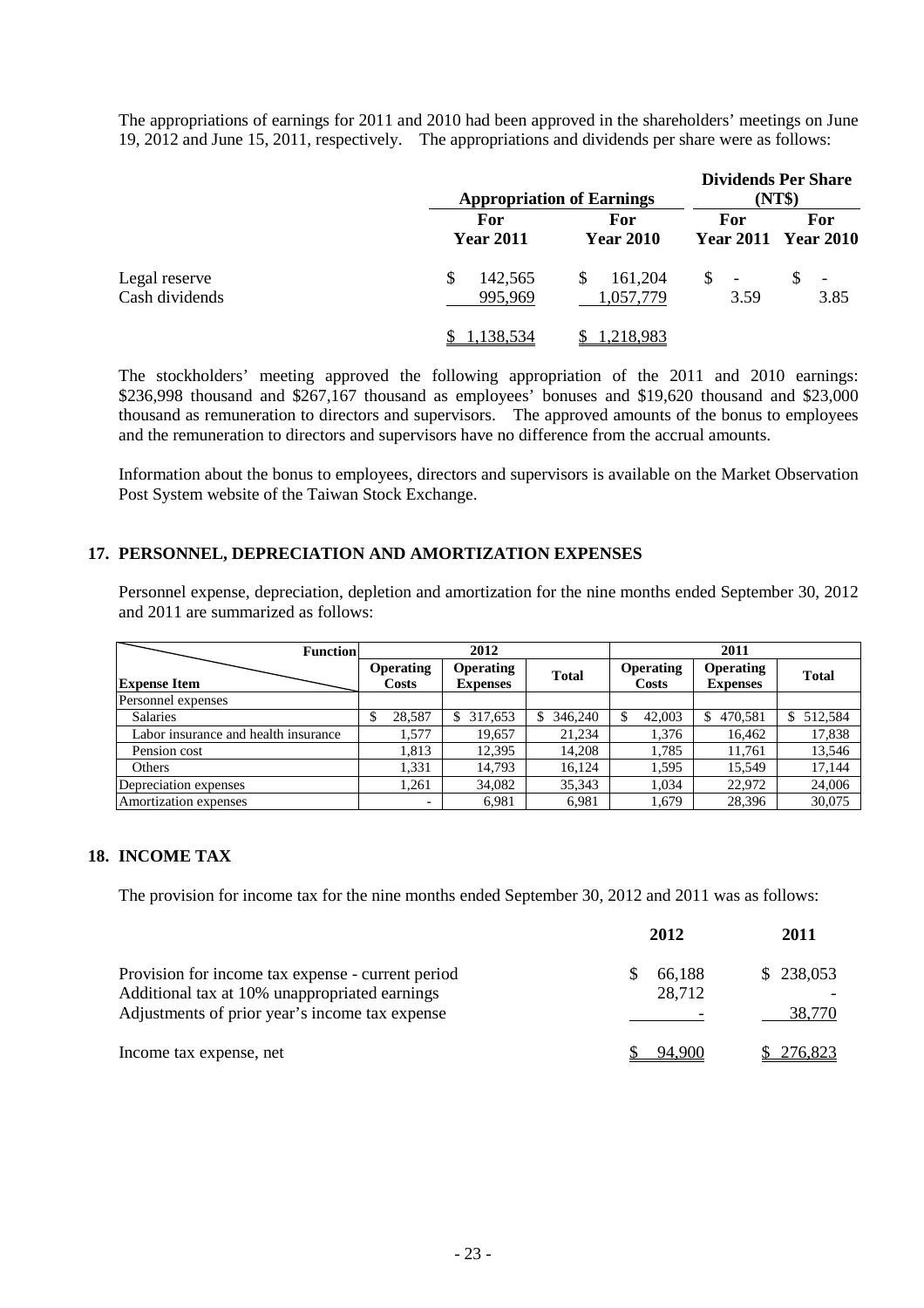The components of deferred tax assets (liabilities) as of September 30, 2012 and 2011 were as follows:

|                                                     | 2012              | 2011         |
|-----------------------------------------------------|-------------------|--------------|
| Deferred tax asset (liability)                      |                   |              |
| Unrealized exchange losses (gains)                  | \$<br>980         | \$(11,790)   |
| Unrealized inventory devaluation losses             | 9,070             | 9,070        |
| Unrealized bad debt losses                          | 10,450            | 8,700        |
| Unrealized profit from inter-affiliate transactions | 10,150            | 45,245       |
| Unrealized export trading losses                    | 8,340             | 8,340        |
| Unrealized pension expense                          | 10,240            | 10,100       |
| Income on long-term equity investments              | (79, 832)         | (79, 832)    |
| Deferred tax liability, net                         | (30,602)          | (10, 167)    |
| Deferred tax asset, current                         | (38,990)          | (59, 565)    |
| Deferred tax liability, noncurrent                  | <u>\$(69,592)</u> | \$ (69, 732) |

Current income tax expense for the nine months ended September 30, 2012 and 2011 and income tax payable as of September 30, 2012 and 2011 were reconciled as follows:

|                                                                   | 2012         | 2011          |
|-------------------------------------------------------------------|--------------|---------------|
| Income tax expense at statutory rate of 17%                       | \$<br>56,500 | 258,000<br>\$ |
| Investment loss (income) on long-term equity investments          | 10,300       | (10, 120)     |
| Impairment loss of financial assets carried at cost               |              | 2,030         |
| Exempt dividends                                                  | (610)        | (770)         |
| Gain on sale of investment, net                                   |              | (4,050)       |
| Others                                                            | (2)          | (7,037)       |
| Current income tax expense                                        | 66,188       | 238,053       |
| Provision for (reversal of) deferred income tax asset (liability) |              |               |
| Unrealized exchange gains                                         | (390)        | (26,040)      |
| Unrealized losses on bad debt                                     | 390          | (2,630)       |
| Unrealized gross profit                                           | (16, 870)    | (30, 450)     |
| Unrealized pension expense                                        | 70           | 230           |
| Unrealized profit from trading export                             |              | 2,550         |
| Others                                                            |              | (20)          |
|                                                                   | 49,388       | 181,693       |
| Less current year's withholding income tax                        | (33, 193)    | (165, 817)    |
| Add prior years' income tax payable                               | 32,956       | 27,312        |
| Additional 10% income tax on unappropriated earnings              | 28,712       |               |
| Income tax payable as of September 30, 2012 and 2011              | 77,863       | 43,188        |

The income tax returns for the years through 2009 had been examined and approved by the tax authorities.

Information on the integrated income tax system as of September 30, 2012 is as follows:

| Balance of imputation credit account              | <u>193,131</u> |
|---------------------------------------------------|----------------|
| Undistributed earnings generated until 1997       |                |
| Undistributed earnings generated since 1998       | 927,278        |
| Actual IC ratio for earnings distribution in 2012 | 23.28%         |
| Actual IC ratio for earnings distribution in 2011 | 20.48%         |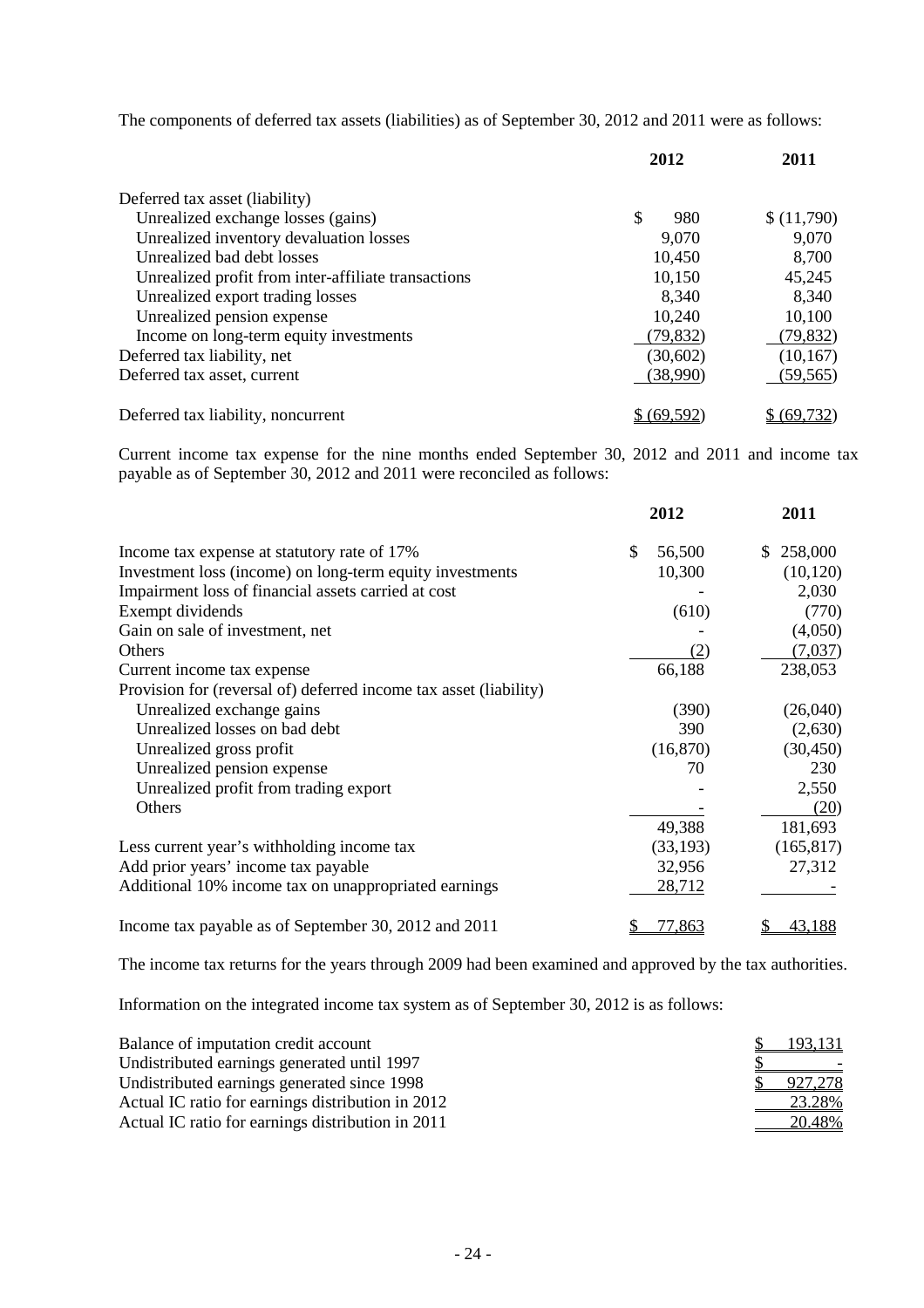## **19. EARNINGS PER SHARE**

Earnings per share (EPS) before and after income tax for the nine months ended September 30, 2012 and 2011 were as follows:

|                                                                                                                                                |                                       |                                      | 2012                                                        |                                              |                                      |
|------------------------------------------------------------------------------------------------------------------------------------------------|---------------------------------------|--------------------------------------|-------------------------------------------------------------|----------------------------------------------|--------------------------------------|
|                                                                                                                                                | <b>Before</b>                         | After                                | Weighted<br>Average<br>Number of<br>Common<br><b>Shares</b> | <b>Earnings Per Share</b><br><b>Before</b>   | (NT\$)<br>After                      |
|                                                                                                                                                | <b>Income</b><br><b>Tax</b>           | <b>Income</b><br><b>Tax</b>          | Outstanding<br>(In Thousands)                               | <b>Income</b><br><b>Tax</b>                  | <b>Income</b><br><b>Tax</b>          |
| Basic earnings per share<br>Net income<br>Effect of dilutive potential common shares                                                           | 332,350                               | 237,450<br>\$                        | 276,877                                                     | 1.20<br><u>s.</u>                            | \$<br>0.86                           |
| Employee stock option<br>Employee bonuses                                                                                                      |                                       |                                      | 2,548<br>1,482                                              |                                              |                                      |
| Diluted earnings per share<br>Net income attributed to shareholders of<br>common shares plus the effect of dilutive<br>potential common shares | 332,350                               | 237,450<br>S.                        | 280,907                                                     | \$ 1.18                                      | \$<br>0.85                           |
|                                                                                                                                                |                                       |                                      | 2011                                                        |                                              |                                      |
|                                                                                                                                                |                                       |                                      | Weighted<br>Average                                         |                                              |                                      |
|                                                                                                                                                |                                       |                                      | <b>Number of</b><br>Common                                  | <b>Earnings Per Share</b><br>(NT\$)          |                                      |
|                                                                                                                                                | <b>Before</b><br><b>Income</b><br>Tax | After<br><b>Income</b><br><b>Tax</b> | <b>Shares</b><br>Outstanding<br>(In Thousands)              | <b>Before</b><br><b>Income</b><br><b>Tax</b> | After<br><b>Income</b><br><b>Tax</b> |
| Basic earnings per share<br>Net income<br>Effect of dilutive potential common shares                                                           | \$1,515,233                           | \$1,238,410                          | 274,719                                                     | \$5.52                                       | $\mathbb{S}^-$<br>4.51               |
| Employee stock option<br><b>Employee bonuses</b>                                                                                               |                                       |                                      | 4,583<br>5,156                                              |                                              |                                      |
| Diluted earnings per share<br>Net income attributed to shareholders of<br>common shares plus the effect of dilutive<br>potential common shares | \$1,515,233                           | \$1,238,410                          | 284,458                                                     | 5.33<br>\$                                   | \$<br>4.35                           |
|                                                                                                                                                |                                       |                                      |                                                             |                                              |                                      |

The Company should presume that the entire amount of the employees bonus will be settled in shares and the resulting potential shares should be included in the weighted average number of shares outstanding in calculation of diluted EPS, if the shares have a dilutive effect. The number of shares is estimated by dividing the amount of bonus to employees by the closing price of the common shares on the balance sheet date. The dilutive effect of the potential shares needs to be considered until the shares of employee bonus are resolved in the shareholders' meeting in the following year.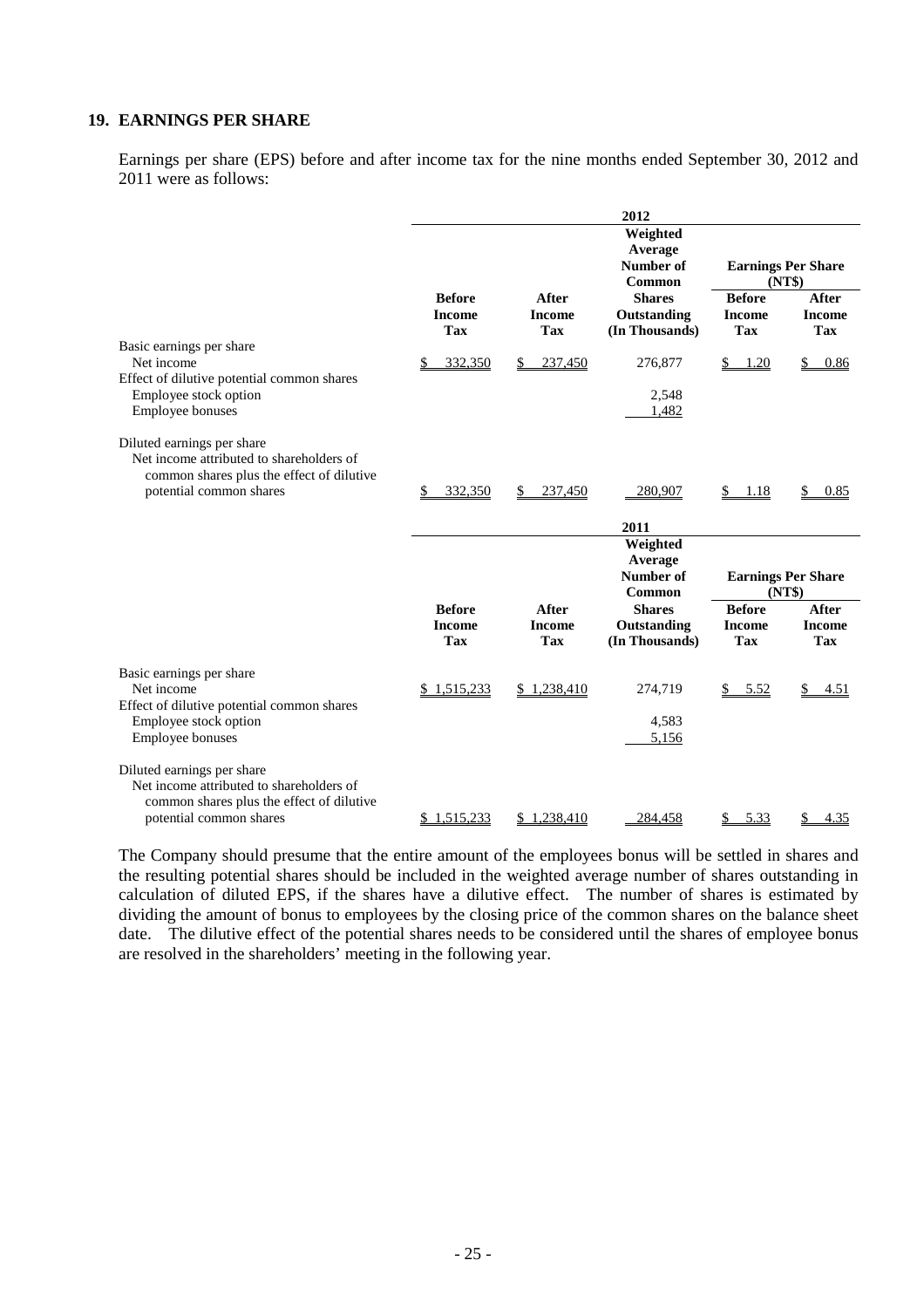## **20. OTHERS**

### **Fair Value of Financial Instruments**

The fair value of nonderivative financial instruments as of September 30, 2012 and 2011 is summarized as follows:

|                                      | 2012                     |                             | 2011                     |                      |
|--------------------------------------|--------------------------|-----------------------------|--------------------------|----------------------|
|                                      | Carrying<br><b>Value</b> | Fair<br><b>Value</b>        | Carrying<br><b>Value</b> | Fair<br><b>Value</b> |
| <b>Assets</b>                        |                          |                             |                          |                      |
| Cash and cash equivalents            | 1,065,348<br>\$.         | 1,065,348<br>$\mathbb{S}^-$ | \$1,131,456              | \$1,131,456          |
| Accounts receivable                  | 1,287,181                | 1,287,181                   | 1,279,735                | 1,279,735            |
| Accounts receivable from related     |                          |                             |                          |                      |
| parties                              | 145,689                  | 145,689                     | 1,089,409                | 1,089,409            |
| Other financial assets, current      | 360,106                  | 360,106                     | 459,925                  | 459,925              |
| Available-for-sale financial assets, |                          |                             |                          |                      |
| noncurrent                           | 31,458                   | 31,458                      | 31,579                   | 31,579               |
| Financial assets carried at cost,    |                          |                             |                          |                      |
| noncurrent                           | 46,503                   |                             | 48,812                   |                      |
| Long-term equity investments at      |                          |                             |                          |                      |
| equity method                        | 5,258,746                | 5,278,766                   | 5,229,225                | 5,252,379            |
| Refundable deposits                  | 13,759                   | 13,759                      | 14,847                   | 14,847               |
| Liabilities                          |                          |                             |                          |                      |
| Accounts payable                     | 33,225                   | 33,225                      | 34,874                   | 34,874               |
| Accounts payable to related parties  | 325,252                  | 325,252                     | 148,335                  | 148,335              |
| Other payables                       | 2,448,234                | 2,448,234                   | 3,006,184                | 3,006,184            |
| Long-term debts                      | 200,000                  | 200,000                     | 200,000                  | 200,000              |
|                                      |                          |                             |                          |                      |

Approaches and assumptions used to assess the fair value of financial instruments are summarized as follows:

- a. Fair values of current assets and liabilities, cash and cash equivalents, notes receivable, accounts receivable, accounts receivable from related parties, other financial assets - current, refundable deposits, notes payable, accounts payable, accounts payable to related parties, other payables, etc. are based on carrying values because of their short maturities.
- b. Fair values of financial instruments measured at fair value through profit or loss and available-for-sale financial assets are determined using the market value in the open market or estimated by evaluation method according to the open information in the market.
- c. Fair values of long-term equity investments at equity method are estimated based on the net value of investees as of September 30, 2012 and 2011.
- d. Financial assets carried at cost are investments in unquoted shares, which have no quoted price in an active market and entail an unreasonably high cost to obtain verifiable fair value. Therefore, no fair value is presented.
- e. Fair values of long-term borrowings are determined using the present value of the forecasted cash flows discounted at interest rates of similar long-term debts.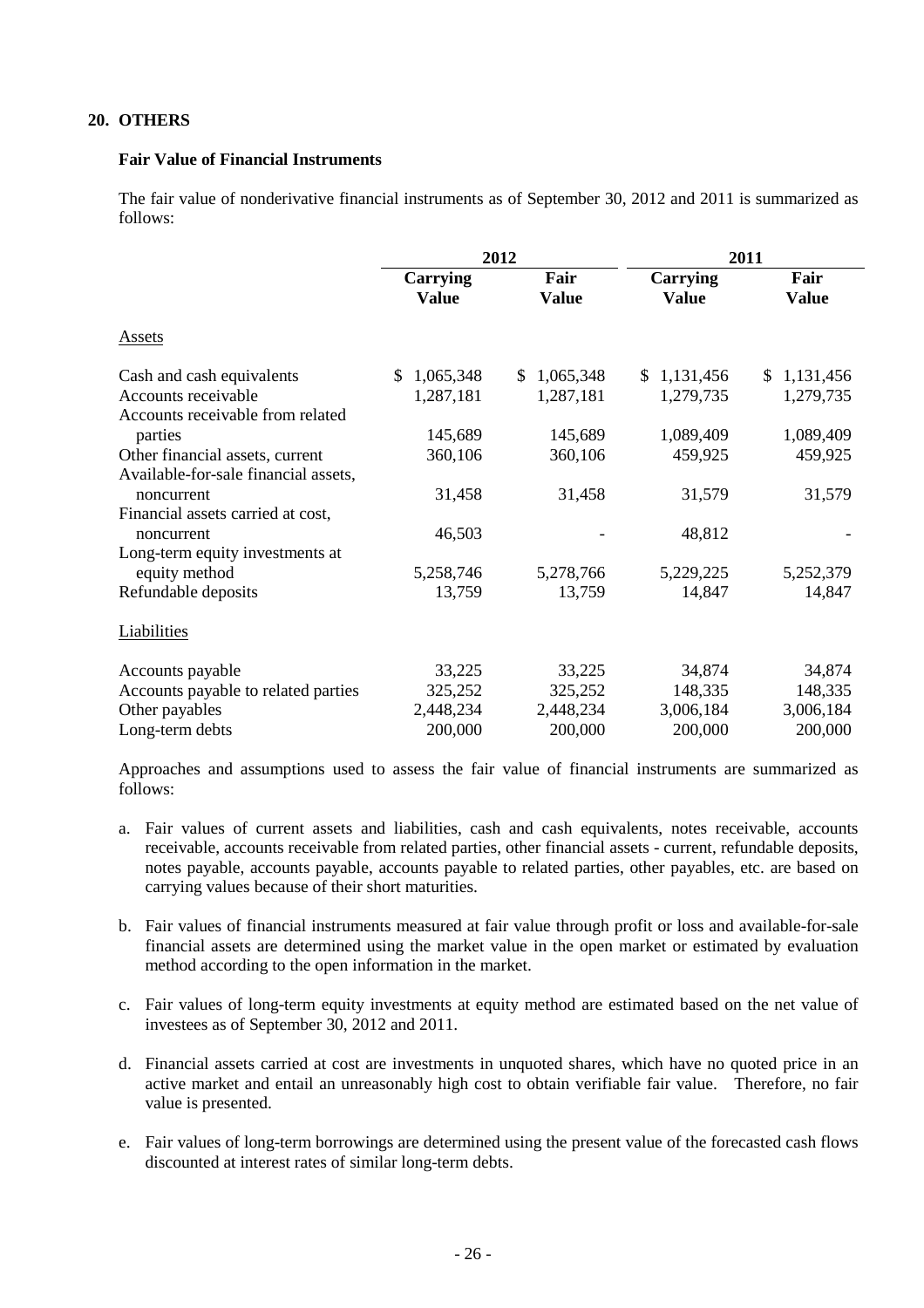The amounts of financial assets determined by market value in the open market or estimated by evaluation method as of September 30, 2012 and 2011 are summarized as follows:

|                                                    |          | <b>Market Value in the</b><br><b>Open Market</b> |      |                          | <b>By Evaluation Method</b> |  |
|----------------------------------------------------|----------|--------------------------------------------------|------|--------------------------|-----------------------------|--|
|                                                    | 2012     | 2011                                             | 2012 |                          | 2011                        |  |
| Available-for-sale financial assets,<br>noncurrent | \$31,458 | \$ 31,579                                        |      | $\overline{\phantom{a}}$ |                             |  |

For the nine months ended September 30, 2011, the net foreign exchange gains on forwards was \$2,435 thousand, which was recorded as nonoperating income and gains.

The information of financial risk was summarized as follows:

#### **Market Risk**

The Company is exposed to investing risk because it invests in the listed companies; therefore, the fair values of the stock are fluctuated due to changes in market price. One percentage decline in market rate will cause the fair value of financial instruments to decline by \$315 thousand.

## **Credit Risk**

Financial instruments are evaluated for credit risk which represents the potential loss that would be incurred by the Company if the counter-parties or third-parties breached the contracts. The risk includes centralization of credit risk, components, contract figure, and its accounts receivable. Besides, the Company requires significant clients to provide guarantees or other rights of guarantee to reduce credit risk of the Company effectively.

## **Liquidity Risk**

The Company has the ability to meet its financial obligations; thus, liquidity risks virtually do not exist.

#### **Cash Flow Interest Rate Risk**

The Company engaged in the long-term borrowings which had floating-interest rate. Therefore, cash flows are expected to fluctuate due to changes in market interest rates. One percentage increase in market interest rate will cause the Company increase its cash-out by \$2,000 thousand.

Hedge of fair value, hedge of cash flow, and hedge of a net investment in a foreign operation: None.

## **21. RELATED PARTY TRANSACTIONS**

The Company's related parties were as follows:

| <b>Related Party</b>                     | <b>Relationship with the Company</b>                                                                                                                                                                                                                                                                    |
|------------------------------------------|---------------------------------------------------------------------------------------------------------------------------------------------------------------------------------------------------------------------------------------------------------------------------------------------------------|
| Phihong USA Corp.                        | 100% subsidiary                                                                                                                                                                                                                                                                                         |
| Phihong International Corp.              | 100% subsidiary                                                                                                                                                                                                                                                                                         |
| Phitek International Co., Ltd.           | 100% subsidiary                                                                                                                                                                                                                                                                                         |
| Ascent Alliance Ltd.                     | 100% subsidiary                                                                                                                                                                                                                                                                                         |
| American Ballast Corp.                   | 100% subsidiary                                                                                                                                                                                                                                                                                         |
| Phihong (Dongguan) Electronics Co., Ltd. | 100% subsidiary                                                                                                                                                                                                                                                                                         |
|                                          | $($ $($ $)$ $($ $)$ $($ $)$ $($ $)$ $($ $)$ $($ $)$ $($ $)$ $($ $)$ $($ $)$ $($ $)$ $($ $)$ $($ $)$ $($ $)$ $($ $)$ $($ $)$ $($ $)$ $($ $)$ $($ $)$ $($ $)$ $($ $)$ $($ $)$ $($ $)$ $($ $)$ $($ $)$ $($ $)$ $($ $)$ $($ $)$ $($ $)$ $($ $)$ $($ $)$ $($ $)$ $($ $)$ $($ $)$ $($ $)$ $($ $)$ $($ $)$ $($ |

(Continued)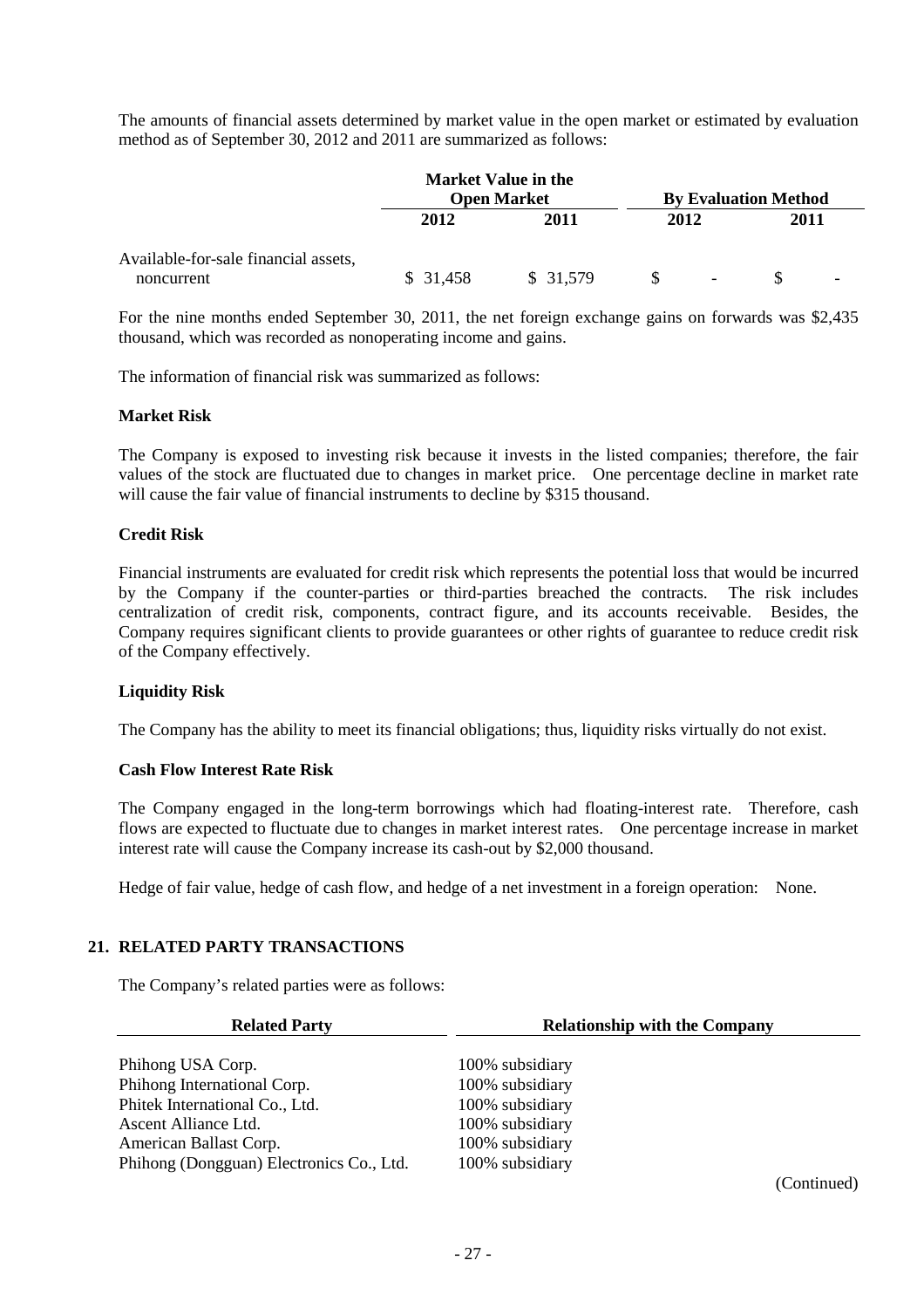| <b>Related Party</b>                       | <b>Relationship with the Company</b>                  |  |  |  |
|--------------------------------------------|-------------------------------------------------------|--|--|--|
| Dongguan Phitek Electronics Ltd.           | 100% subsidiary                                       |  |  |  |
| Phihong Electronics (Suzhou) Co., Ltd.     | 100% subsidiary                                       |  |  |  |
| Phihong Technology Japan Co., Ltd.         | 100% subsidiary                                       |  |  |  |
| Guang-Lai Investment Co., Ltd.             | 100% subsidiary                                       |  |  |  |
| Peter Lin                                  | The Company's chairman                                |  |  |  |
| Xu Sheng Technology Co., Ltd. ("Xu Sheng") | The chairman of Xu Sheng is a director of the Company |  |  |  |
| Shine Tech Ltd.                            | The chairman of Shine Tech is the spouse of the       |  |  |  |
|                                            | Company's director                                    |  |  |  |
|                                            | (Concluded)                                           |  |  |  |

The Company's major transactions with the related parties are summarized as follows:

#### **Sales**

Sales to related parties for the nine months ended September 30, 2012 and 2011 were summarized as follows:

|                                    | 2012        |                            | 2011        |                            |  |
|------------------------------------|-------------|----------------------------|-------------|----------------------------|--|
|                                    | Amount      | Percentage<br>to Net Sales | Amount      | Percentage<br>to Net Sales |  |
| Phihong USA Corp.                  | \$2,311,349 | 29                         | \$5,086,243 | 52                         |  |
| Phihong Technology Japan Co., Ltd. | 259,581     |                            | 248,979     |                            |  |
| Others                             | 14,729      |                            | 14,188      |                            |  |
|                                    | \$2,585,659 | 32                         | \$5,349,410 |                            |  |

The prices of the finished goods sold by the Company were based on negotiations and consideration of the product type, cost, market price, etc.

## **Cost of Sales - Purchases**

Purchases from related parties for the nine months ended September 30, 2012 and 2011 were summarized below:

|                                     | 2012                                                                  |            | 2011      |                                            |  |
|-------------------------------------|-----------------------------------------------------------------------|------------|-----------|--------------------------------------------|--|
|                                     | Percentage<br>to Total<br><b>Purchases</b><br><b>Amount</b><br>Amount |            |           | Percentage<br>to Total<br><b>Purchases</b> |  |
| Phihong (Dongguan) Electronics Co., |                                                                       |            |           |                                            |  |
| Ltd.                                | 4,572,279                                                             | 66         | \$        |                                            |  |
| Dongguan Phitek Electronics Ltd.    | 1,235,221                                                             | 18         |           |                                            |  |
| Phihong Electronics (Suzhou) Co.,   |                                                                       |            |           |                                            |  |
| Ltd.                                | 1,116,106                                                             | 16         |           |                                            |  |
| Phihong International Corp.         |                                                                       |            | 5,007,163 | 65                                         |  |
| Phitek International Co., Ltd.      |                                                                       |            | 2,638,869 | 34                                         |  |
| Others                              | 19,033                                                                |            | 19,523    |                                            |  |
|                                     | 6,942,639                                                             | <u>100</u> | 7,665,555 | 99                                         |  |

The prices of merchandise purchased by the Company were based on negotiations and consideration of the product type, cost, market price, etc.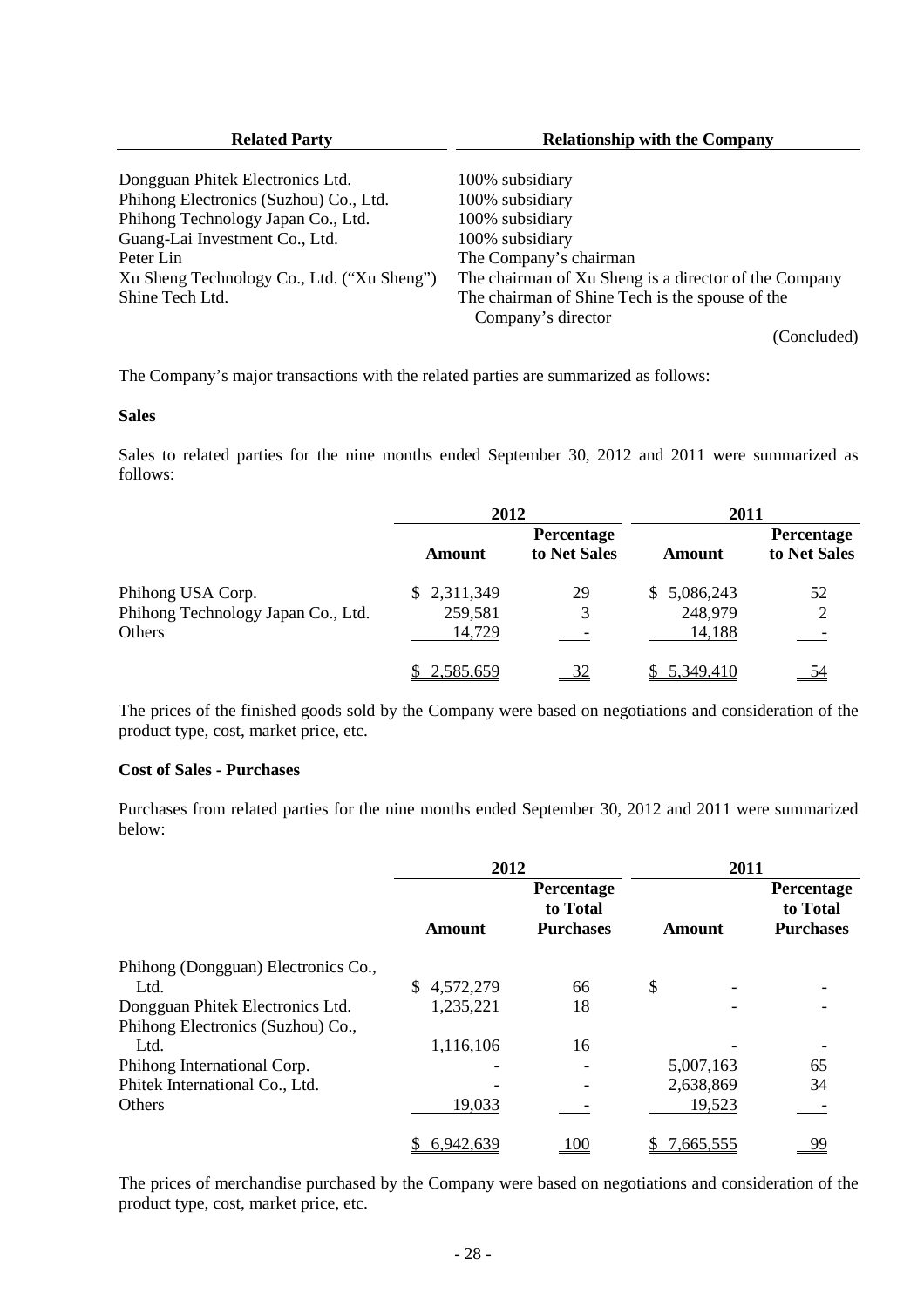## **Accounts Receivable**

Accounts receivable from affiliates as of September 30, 2012 and 2011 were summarized as follows:

|                                   | 2012 |         |               | 2011 |               |               |
|-----------------------------------|------|---------|---------------|------|---------------|---------------|
|                                   |      | Amount  | $\frac{6}{6}$ |      | <b>Amount</b> | $\frac{6}{6}$ |
| Phihong USA Corp.                 |      | 96,749  |               | \$   | 989,045       | 42            |
| Phiong Technology Japan Co., Ltd. |      | 48,940  | 3             |      | 100,356       | 4             |
| Others                            |      |         |               |      |               |               |
|                                   |      | 145,689 |               |      | 1,089,409     | 46            |

## **Accounts Payable**

Accounts payable due to related parties as of September 30, 2012 and 2011 were summarized as follows:

|                                        | 2012   |         | 2011          |    |         |    |
|----------------------------------------|--------|---------|---------------|----|---------|----|
|                                        | Amount |         | $\frac{6}{6}$ |    | Amount  |    |
| Phihong International Corp.            | S      | 131,160 | 37            | \$ |         |    |
| Dongguan Phitek Electronics Ltd.       |        | 121,846 | 34            |    |         |    |
| Phitek International Co., Ltd.         |        | 33,900  | 9             |    | 147,432 | 80 |
| Phihong Electronics (Suzhou) Co., Ltd. |        | 31,829  | 9             |    |         |    |
| Others                                 |        | 6,517   |               |    | 903     |    |
|                                        |        | 325,252 |               |    | 148,335 |    |

## **Other Receivables (Recorded as "Other Financial Assets, Current")**

Other receivables as of September 30, 2012 and 2011 were as follows:

|                                          | 2012    |               | 2011    |               |  |
|------------------------------------------|---------|---------------|---------|---------------|--|
|                                          | Amount  | $\frac{0}{0}$ | Amount  | $\frac{6}{6}$ |  |
| Phihong (Dongguan) Electronics Co., Ltd. | 312,513 | 87            | -       |               |  |
| Phihong International Corp.              |         |               | 435,157 | 95            |  |
| Others                                   | 8,395   |               | 684     |               |  |
|                                          | 320,908 |               | 435.841 |               |  |

Other receivables were the Company's temporary payments made on behalf of related parties.

## **Other Payables**

Other payables to affiliates as of September 30, 2012 and 2011 were summarized as follows:

|                                | 2012              |               |                         |               |
|--------------------------------|-------------------|---------------|-------------------------|---------------|
|                                | Amount            | $\frac{6}{9}$ | <b>Amount</b>           | $\frac{6}{6}$ |
| Ascent Alliance Ltd.<br>Others | 145,520<br>81,179 | 6             | 148,309<br>\$<br>71,221 |               |
|                                | 226,699           |               | 219,530                 |               |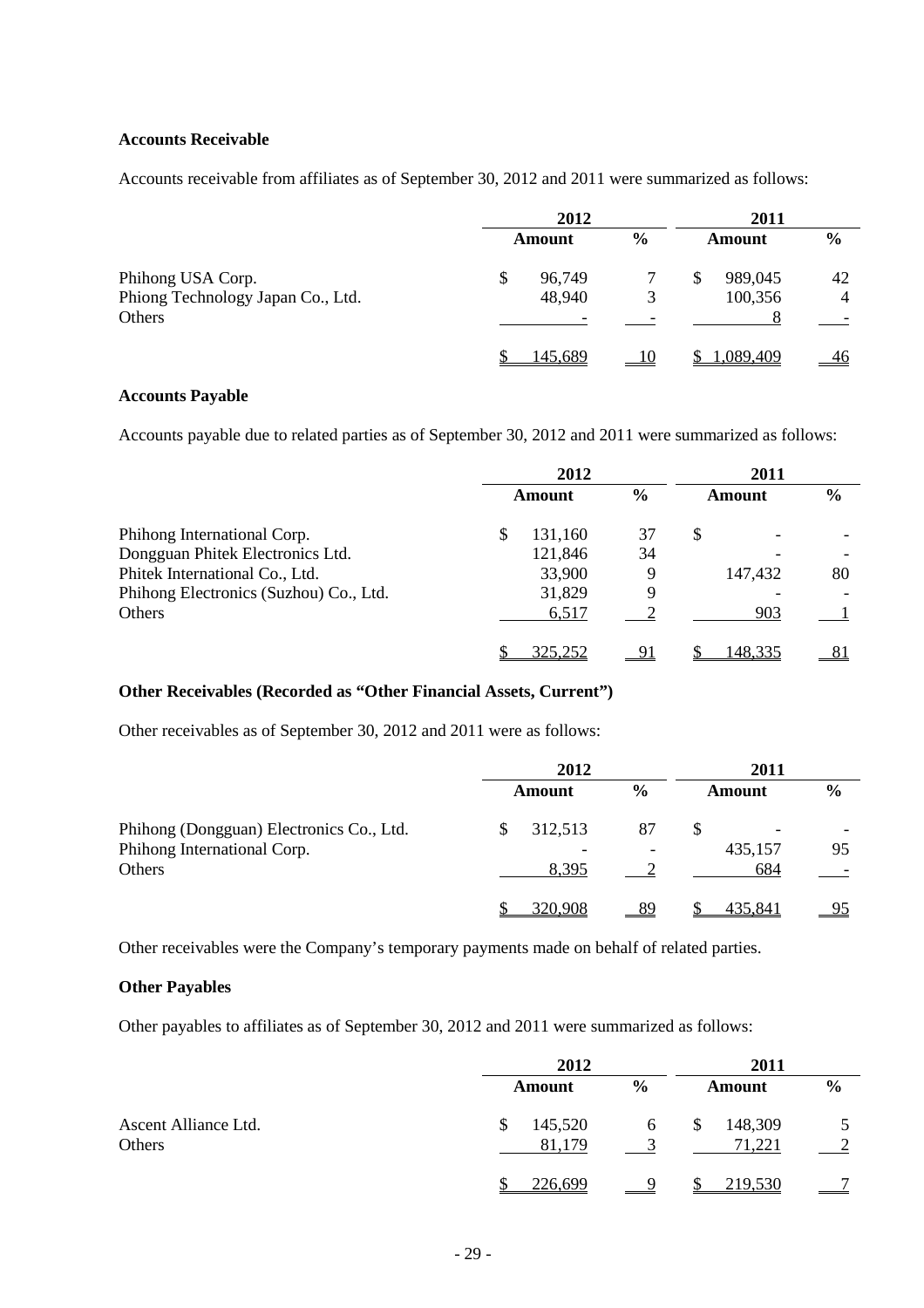Other payables were temporary payments related parties made on behalf of the Company.

## **Other Income**

|                   | 2012          |                    | 2011   |                    |  |  |
|-------------------|---------------|--------------------|--------|--------------------|--|--|
|                   |               | Percentage         |        | Percentage         |  |  |
|                   |               | to Total           |        | to Total           |  |  |
|                   |               | <b>Tooling</b>     |        | <b>Tooling</b>     |  |  |
|                   |               | <b>Development</b> |        | <b>Development</b> |  |  |
|                   | <b>Amount</b> | <b>Revenue</b>     | Amount | <b>Revenue</b>     |  |  |
| Phihong USA Corp. | 25,084        | $\frac{24}{}$      | 13,042 | <u>14</u>          |  |  |

#### **Credit Guarantees**

- a. Please see Note 23 to the financial statements.
- b. Related parties guaranteed the payments of loans of the Company as of September 30, 2012 and 2011 were as follows:

| <b>Related Party</b> | <b>Nature</b>   | 2012      | <b>2011</b> |
|----------------------|-----------------|-----------|-------------|
| Peter Lin            | Long-term debts | \$200,000 | \$200,000   |

## **22. MORTGAGED OR PLEDGED ASSETS**

The Company's assets mortgaged or pledged as collateral for bank loans as of September 30, 2012 and 2011 were as follows:

|                                    | 2012                 | 2011                 |
|------------------------------------|----------------------|----------------------|
| Land<br>Buildings and improvements | \$112,450<br>162,154 | \$112,450<br>171,985 |
|                                    | 274.604              | \$284,435            |

## **23. COMMITMENTS AND CONTINGENCIES**

#### **Loan Guarantees**

As of September 30, 2012, the Company had guaranteed the US\$6,000 thousand loan of Phihong USA Corp.